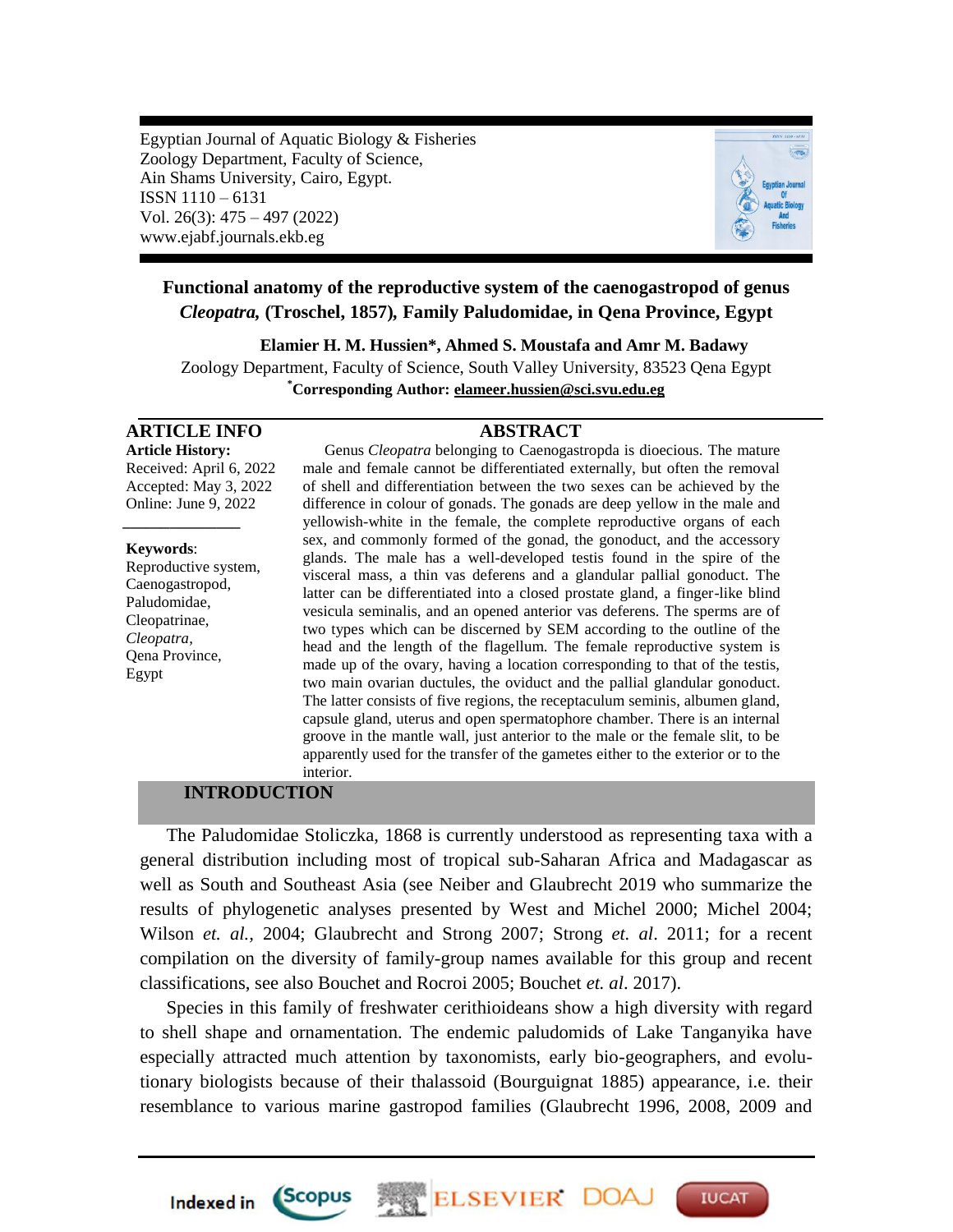2011). A large number of names have been introduced for Tanganyikan paludomids by the French malacologists Bourguignat, the head of the so called "Nouvelle École" (Dance 1970), on the basis of differences of the shell that are often hardly perceptible (Bourguignat 1885 and 1888). However, being among the first to work on the gastropod fauna of the lake, several names first introduced by this author are still in use to this day, although the far greater number certainly represent individual variations that do not merit to be accepted and are thus to a large extent a burden today for taxonomists, biogeographers, and evolutionary biologists working on the paludomid fauna of Lake Tanganyika.

Although several synoptical works covering the regional diversity of Paludomidae in Africa or Asia have been published (e.g. Preston 1915; Pilsbry and Bequaert 1927; Leloup 1953; Brown 1994; West *et. al*. 2003;. Strong & Gargominy 2008; Neiber & Glaubrecht, 2019), Bolotov *et. al,* (2021)

The basic prerequisite of any taxonomic work on a specific group of organisms is the historical perspective of what is already known, or from a nomenclatural point of view, which names have already been proposed for the group in question. However, a comprehensive annotated list of paludomid names is currently unavailable. Therefore, the nomenclature presented here aims at filling this gap by providing information on all names for recent and fossil family-, genus-, and species-group taxa introduced for Paludomidae. In addition, the present contribution is intended to facilitate future taxonomic work on Paludomidae by providing direct internet links to many important older taxonomic publications following the general outlines of the nomenclators of other groups of freshwater snails presented by Haszprunar (2014) on valvatids and Neubauer (2016) on melanopsids

A review of available investigation on the reproductive system of the family paludomidae reveals that they are nearly few, bright and incomplete of those, one can mention the work of Marcus &Marcus (1963); Aboul-Elaa and Beddiny (1969); Berry *et. al.,* (1973); Starmühlner, (1974, 1977 and 1979); Houbrick, (1973, 1974, 1980, 1981a, b, c); Beddiny& Hamada,(1983); Houston, (1983), Moustafa, (1987), Strong (2005); Strong & Frest, (2007); Bouchet & Jean- Rocroi, (2005); Amarasinghe & Krishnarajah (2009).

Although it seems that the general plan of organization of the reproductive system of Thiaridae (now pludomidae) is known from the previous publication, yet the details of its structure and function are still somewhat incomplete and superfacial. Also, the details of varations in its structure which are able to occure in different genera and species of the family, are still poorly studies. Such variations may be taxonomically importance as they may offer valuble criteria upon which the differentiation between those genera and species is based. Therefore, the present work deal with the functional morphology of the reproductive system of a valuable freshwater (Paludomidae) Cleopatrinnae of genus Cleopatra in Upper Egypt.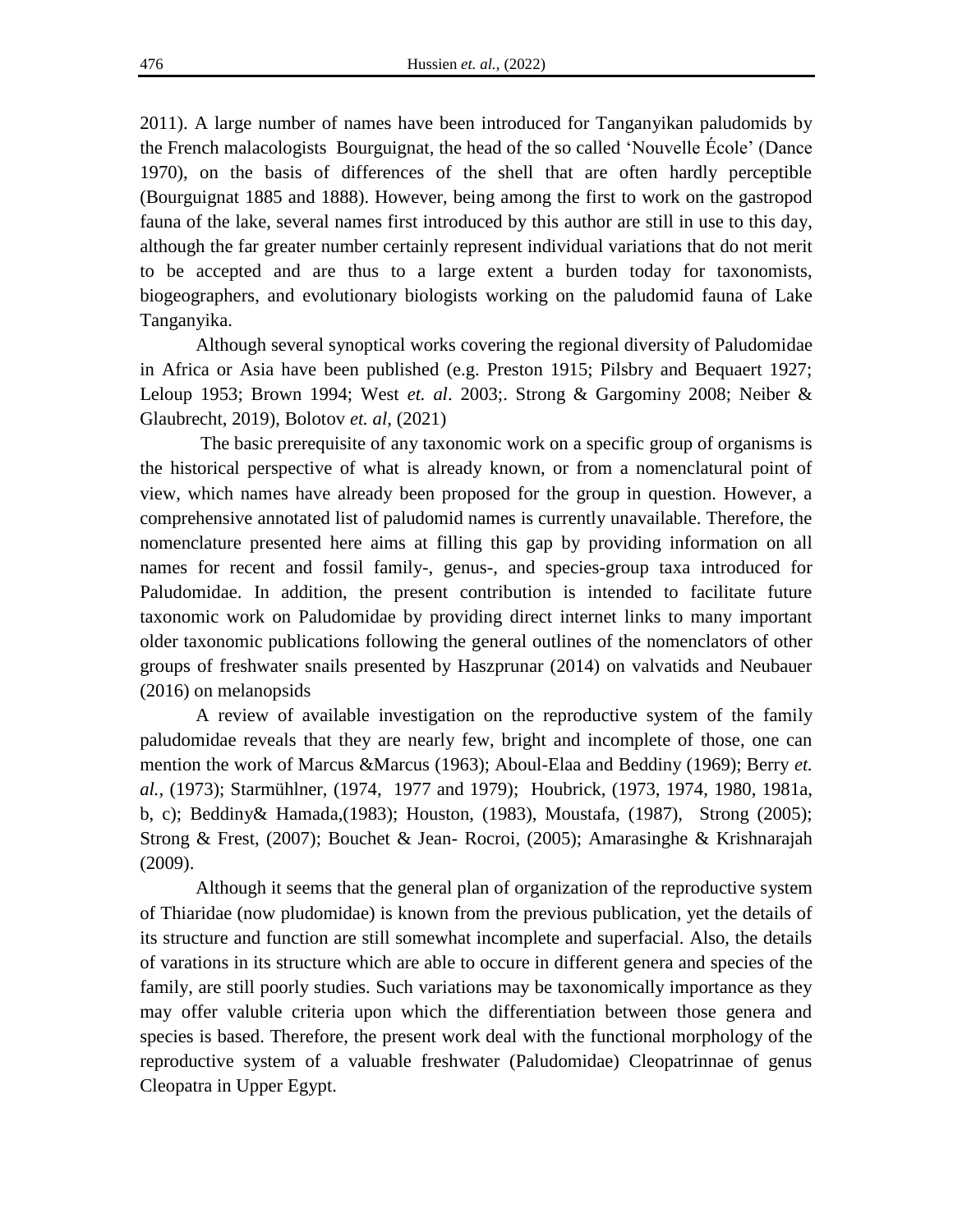# **MATERIALS AND METHODS**

The present study was carried out in the faculty of Science at Qena city, South Valley University, Egypt. The specimens of *Cleopatra,* used in the present investigation were regularly collected in great numbers (300 specimens each time) from certain freshwater courses as River Nile; Elkalabia drainage and irrigation canals in Qena Governorate, Upper Egypt. The physical factors were recorded where the water temperature ranged from 16 to 28.5  $\degree$ , pH ranged from 6.75 to 7.8, dissolved Oxygen ranged from 5.5 to 7.6 ppm, conductivity ranged from 0.22 to 0.98 mS and TDS ranged from 150 to 890 mg/L. The samples of *Cleopatra* snails were collected monthly throughout a period of one year (from January 2016 till December 2016) and reared in the laboratory.

*Cleopatra* snails were found in Egypt in three different colors, most commonly crawling on the bottom of small ponds and slow running parts of the river Nile and its branches. Some specimens were also found embedded, either partially or completely, in mud along the bank of freshwater courses. In nature, the snails were found in common association with one or more other molluscan genera such as *Physa, Bellamya, Melanoides, Lanistes, Bulinus, Neritina, Mutela* and rarely *Lymnaea. c*ollected specimens were taken to the laboratory in separate containers with labels indicating the locality and date. The snails of *Cleopatra* were sorted out, cleaned and reared in large plastic aquaria provided with dechlorinated tap water and some water plants as *Ceratophyllum demersum.* The snails were fed on fresh lettuce leaves which were added to the aquaria after the removal of excess food and faeces during changing water at the end of suitable intervals of four or seven days. The snails were daily observed and dead specimens were removed. This method was found to be adequate to avoid water pollution that may cause the death of snails.

Full grown male and female specimens used in the present investigation for dissection, examination and drawing, ranged between 13.3±0.092 and 13.5±0.077 mm. in the average shell height, respectively. All measurements given in the following description are normal to these sizes and were taken by an eye piece micrometer.

Drawings of the soft parts of the snails were done with the help of camera Lucida. The terms "proximal" and "distal" used in this text designate the relatively position of the part concerned with respect to the head region of snail, i.e. the proximal part is the nearest one to the latter region. For dissection of the soft parts, the body whorls of the shell were carefully broken, the columellar muscle was dislodged and the soft parts were gently twisted out of the remaining nuclear whorls.

It is worth mentioning in this regard that fresh *Cleopatra* specimens were more suitable for the dissection and examination of the soft parts than of the preserved ones. This is because the preservation in 70% alcohol or 10% formalin solutions makes the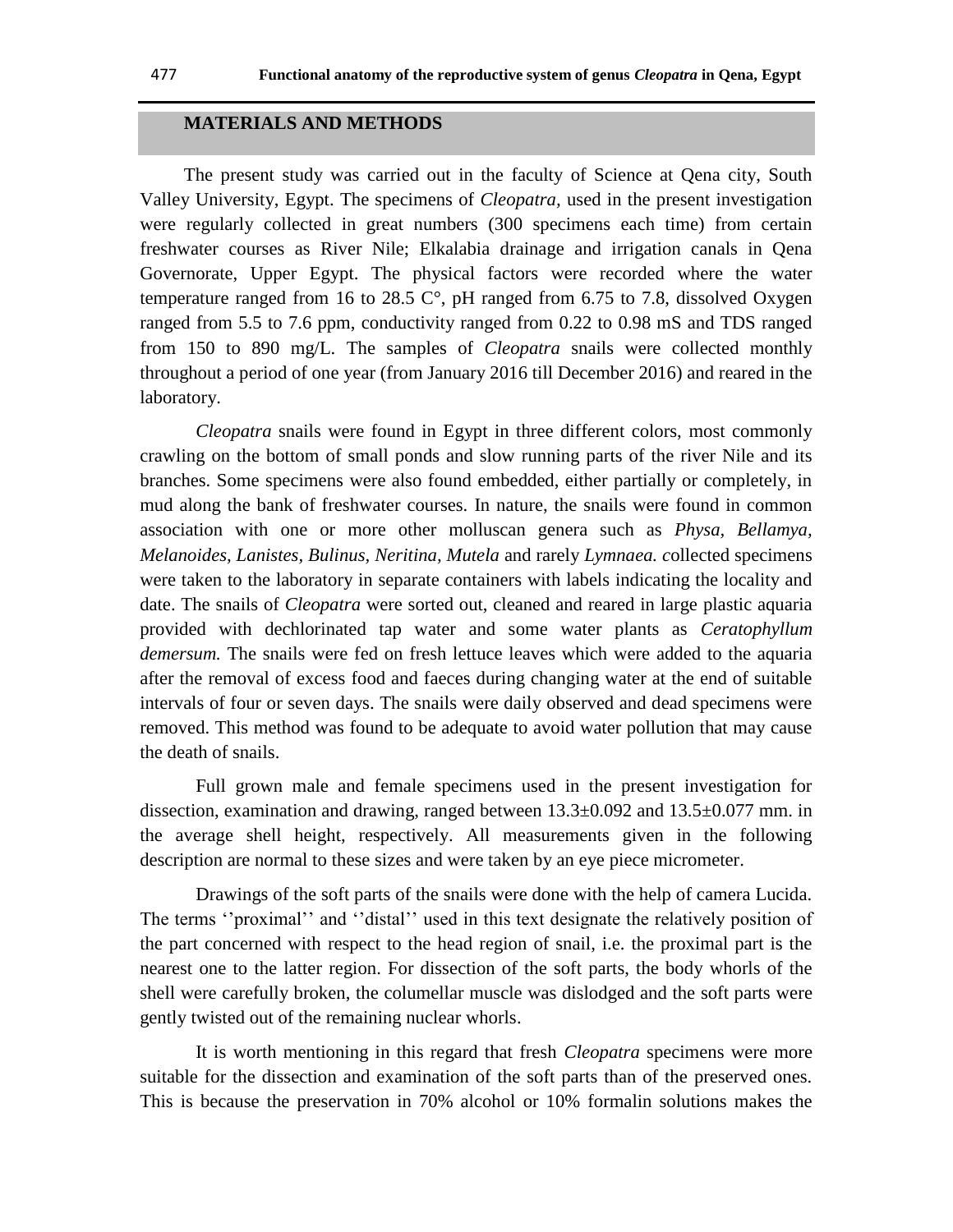colour of the soft parts pale and causes their rigidity. Gross anatomy of the external features and digestive system (buccal mass) was carried out under a binocular dissecting microscope.

Genus *Cleopatra* belongs to Subfamily: Cleopatrinae, Family: Paludomidae, Superfamily: Cerithioidea, Order: Caenogastropoda, Class: Gastropoda and Phylum: Mollusca

# **RESULTS**

The mature male and female cannot be differentiated externally (Fig.1), but after the removal of shell, differentiation between the two sexes can be achieved by the different in gonads colour.



**Figure (1):** Different morphs of the Egyptian freshwater of genus *Cleopatra*

The plan of organisation of the male and female genitalia of the available and common sp. of genus *Cleopatra* is nearly similar to that of other caenogastropoda.

The male reproductive system consists mainly of the following organs: the testis, non-glandular vas deferens, lying in the spire and the glandular pallial gonduct .

#### **(A) - The male reproductive system**

## **1 - The testis:**

The testis lies as a nearly curved flat thin triangular follicular deep yellow pale, on the non-collumellar aspects of an intermediate pint gland of the spire of the visceral mass, just beneath the mantle wall and covering the digestive gland in this area. It is commonly found in about two of the apical whorls of the visceral mass other than a part of the penultimate whorls. In the average sized adult specimens, the unfolded testis measures about 5.0 mm in length and 2.3 mm in its maximum width at its proximal end (Figs. 2- 4).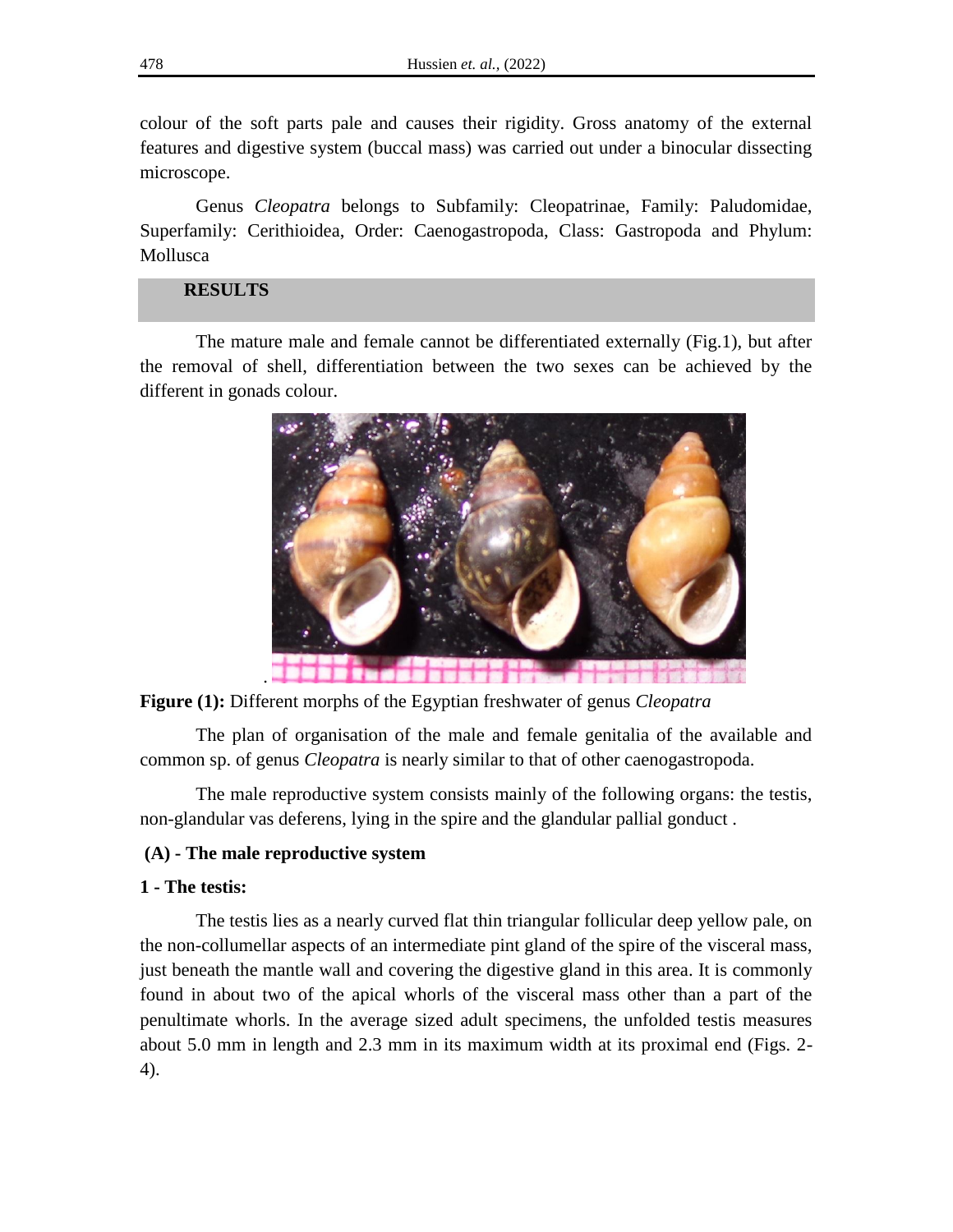#### **2- The vasa efferentia and the thin nonglandular vas deferens:**

Macroanatomy reveals that each group of adjacent seminiferous tubules leads into a fine ductule forming the vas efference, which extends towards the collumellar side of the whorls of the visceral mass, penetrating the digestive gland tubules and inclining toward each other to become connected with common relatively wide duct forming the thin nonglandular vas deferens (Figs.2 - 4)

#### **3 – The pallial glandular gonoduct:**

On reaching the mantle cavity, the thin nonglandular vas deferens enters it at the posterior part of its left side to open into the distal end of the pallial glandular gonoduct at subterminal points on as its right side. Then the pallial gonoduct extends within the roof of the mantle cavity in an antero-oblique direction along the right side of the rectum, to end during inactivity, just posterior to the right part of the mantle collar. It is pale yellow in colour and easily differentiated in macro-anatomy into a main conical bulky part and a blind finger like thin lateral one, projecting from the dorsal side of the former at a point a little nearer to its distal end (Figs. 2 - 4).

This region correspond in its position and glandular nature to the portal gland of some other caenogastroda e.g. *Paludestrina ventrosa* (Robson, 1922), *Mysorella costigera* (Seshaiya, 1930), *Pirenella conica* (Demain *et. al.,* 1963), *Modulus moclulus*, *Diastome melanoides* and *componile symbolicum* (Houbrick, 1980, 1981 b, c). The structure and section of this region in the present material favours its designation as a prostate gland.

The proximal region of the main pallial gonoduct is laterally compressed glandular duct with a narrow dorsal margin about 0.30 mm thick. It is relatively broad left and right sides and narrow gradually toward the free end to be 4.0 mm wide. Careful examination of its ventral margin in macro - anatomy shows a longitudinal slit-like orifice extending along a fraction of its ventral margin from a posterior point about 2.5 mm from its distal end till the tip of its free end. This slit, which is about 1.4 mm long, connects the lumen of the male gonoduct to the exterior. The glandular nature of this anterior region of the main pallial gonoduct shows that it is reasonable to refer to it as the glandular opened vas deference.

The finger-like blind part originating from the glandular appeared vas deferens bends forward after about 0.400 mm from its point of emergence. It is slightly curved ventrally as it possess anteriorly within the connective tissue of the mantle wall. Consequently, this finger like blind glandular part may be considered as a vesicular seminalis for the storage and preservation of surviving sperms before they are released to the anterior (Figs.  $2 - 4$ ).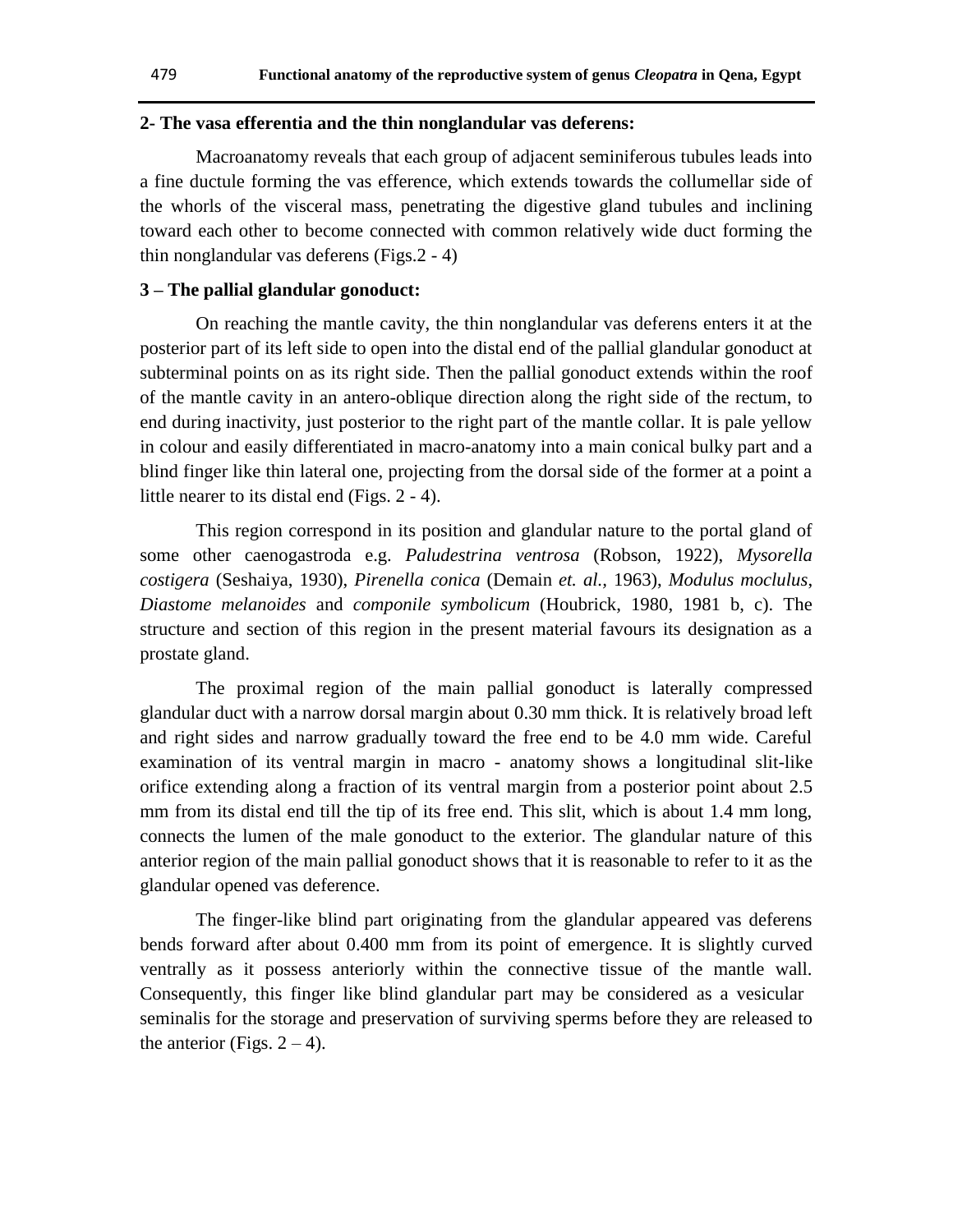

**Figure (2):** A Camera lucida drawing of the right aspect of the mature male genital system in situ. TE – testis, VD – vas deferens, PST G – prostate gland, LFO- lateral folds, SVE – seminal vesicle

**Figure (3):** A Camera lucida drawing of the left aspect of the mature male genital system in situ. SEM TU seminiferous tubules, VS EF – vas efferens, VD – vas deferens, PST G – prostate gland, GE OP – genital opening , SVE –seminal Vesicle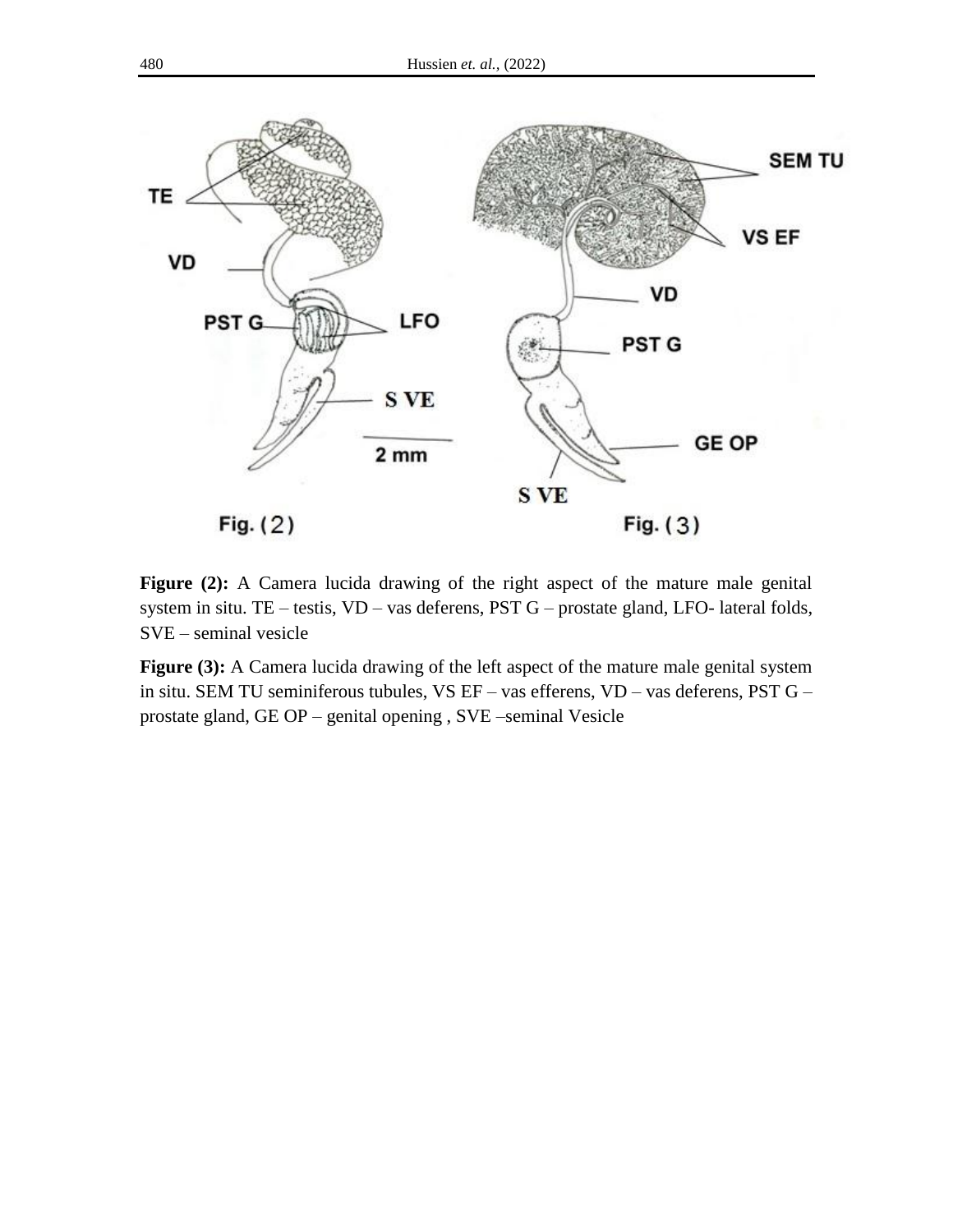

**Figure (4):** A photograph of the dorsolateral aspect of the mature male genital system in situ. TE – testis, ST- seminiferous tubules, DG-digestive gland, VD – vas deferens, GE OP- genital opening, S  $VE$  – seminal vesicle, MN C– mantle collar, PST  $G$  – prostate gland, RC- Rectum.

## **(B) - The female reproductive system:**

The female reproductive system of the species under investigation, like that of any other mesogatropod, consists mainly of the ovary, the common oviduct and the pallial glandular gonoduct.

## **1 - The Ovary:**

The ovary of the present species is a flattened, thin triangular follicular yellowish white organ on the non - columellar aspect of the spire of the visceral mass. It lies just below the mantle wall, close to the underlying digestive gland tubules and occupying the same location and number of whorls of the visceral mass, as the testis in the mature specimens. In the average sized adult female, the unfolded ovary measures about 6 mm in length and 2 mm, in maximum width at the broad proximal end (Figs. 5 - 7).

#### **2 - The ovarian ductule and the common oviduct:**

Macroanatomy of the ovary of the present species shows that the connected ovarian follicles lead into two relatively thin ductules. The two ovarian ductules begin to appear nearly at the end of the apical third of the length of the ovary and extend, converging toward each other, within the ovarian follicles till about the end of its median third where they become united forming the common oviduct. The latter passes interiorly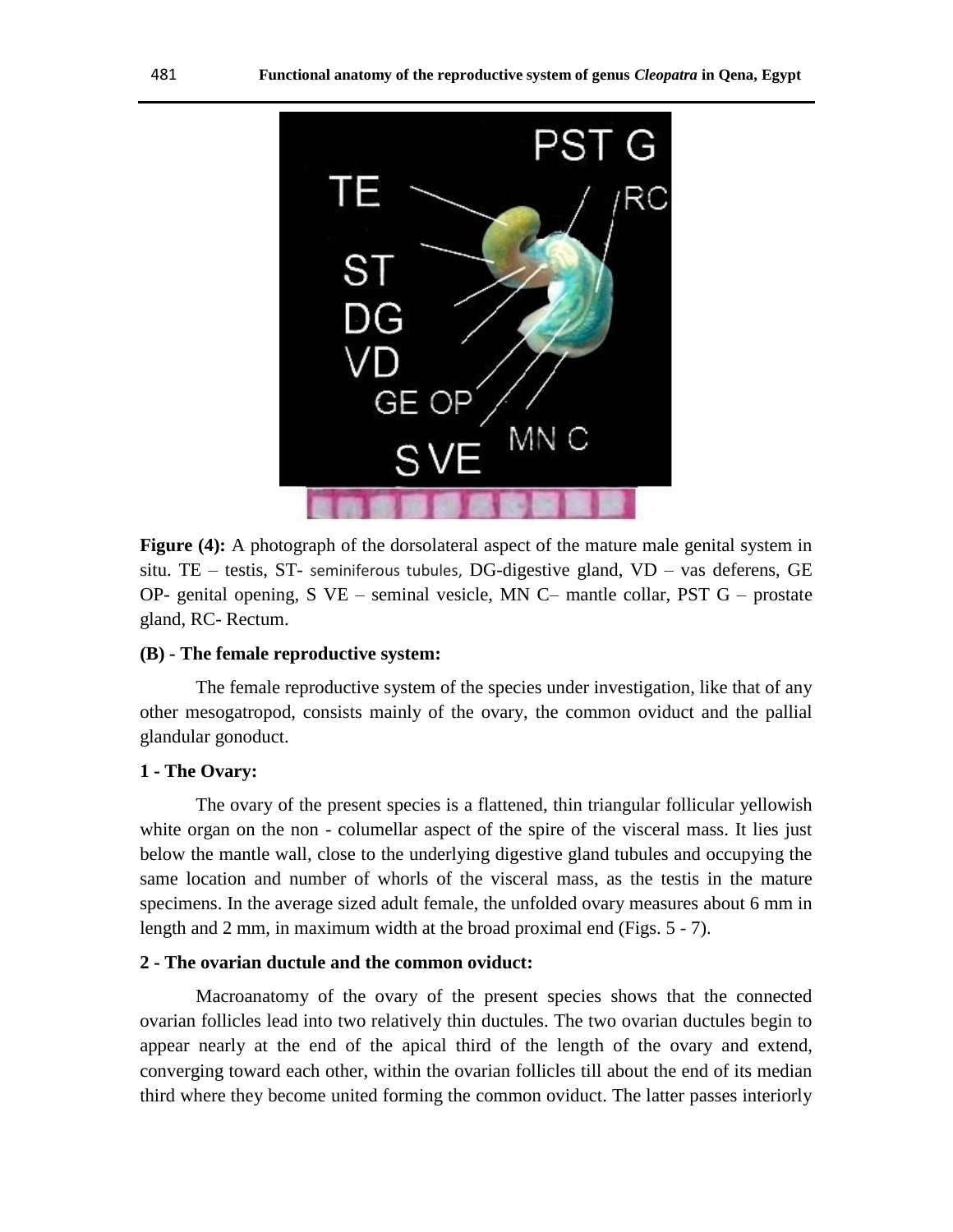within the connective tissue of the middle of the columellar edge of the visceral mass till it enters the mantle cavity. At the upper or posterior limit of the right side of the mantle cavity, the common oviduct bends posteriorly to acquire a U - shape before joining the glandular pallial gonoduct at a point on its ventral posterior or distal extremity. The common oviduct is a narrow elongated whitish duct, about 3.5 mm in length, (Figs. 5 - 7).

## **3 - The pallial glandular gonoduct:**

The pallial glandular gonoduct extends obliquely forwards within the right dorsolateral part of the roof of the mantle cavity, on the outer ventero-lateral side of the rectum to end a little posterior to the right dorsal partof the mantle collar. In macroanatomy, the pallial glanular gonoduct is a compact massive laterally compressed structure which is conical in outline; about 4.2 mm long with laterally broad posterior or distal part, about 1.3 mm. wide and an anterior or proximal narrow end about 0.2 mm. in lateral width. It has a dorsal convex surface and a ventral concave one, and its thickness decreases gradually from the distal region, which is 2 mm. thick, towards its proximal end which is about 1 mm thick. In macro-anatomy, the whole pallial gonoduct can be superficially differentiated, from its right side under the binocular microscope, into three regions. The first distal region which joins the common oviduct is a pear - shaped whitish sac about 0.8 mm long with a distal tapering narrow part at its connection with the common oviduct, and a broad proximal one about 0.3 mm. in the lateral width. The second region is a globular broad glandular structure, having an oval looped shape, in the right side view, with two adherent distal and proximal limbs only separated by pigmented connective tissue. This latter region is adjacent to the dorsal proximal part of the first region. From the left side, the proximal lower limb 0f the second region is covered by the proximal part of the first region. From a nearly mid-dorsal point on the second region, a third glandular yellowish white laterally compressed region passes anteriorly till the end of the pallial gonoduct. This third region is elongated and ventrally concave with a narrow distal end and tapering proximal one; being about 3.1 mm in length and 0.35 mm. in maximum lateral width. (Figs. 5 - 7).

On careful examination of the female pallial gonoduct, from the left side, one can hardly discern the fourth region which is translucent sac - like structure extending from the proximal end of the first region anteriorly to end close to the anterior or proximal free tip of the third region. This sac-like structure, which overlaps a ventral part of the left side region, has a distal broad part; about 0.3 mm. in maximum lateral width which narrows gradually towards the anterior or proximal tip, (Figs.  $5 \& 6$ ).

In a trial to elucidate the nature of these regions and the mode of connection between them, hand, transverse sections were made at five levels along the pallial gonoduct (Fig. 8). The first section (A) passes through the first and second region and reveals that the two are glandular structure having irregularly thich walls and irregular lumina. The first region is clearly smaller in cross section than the second, and the two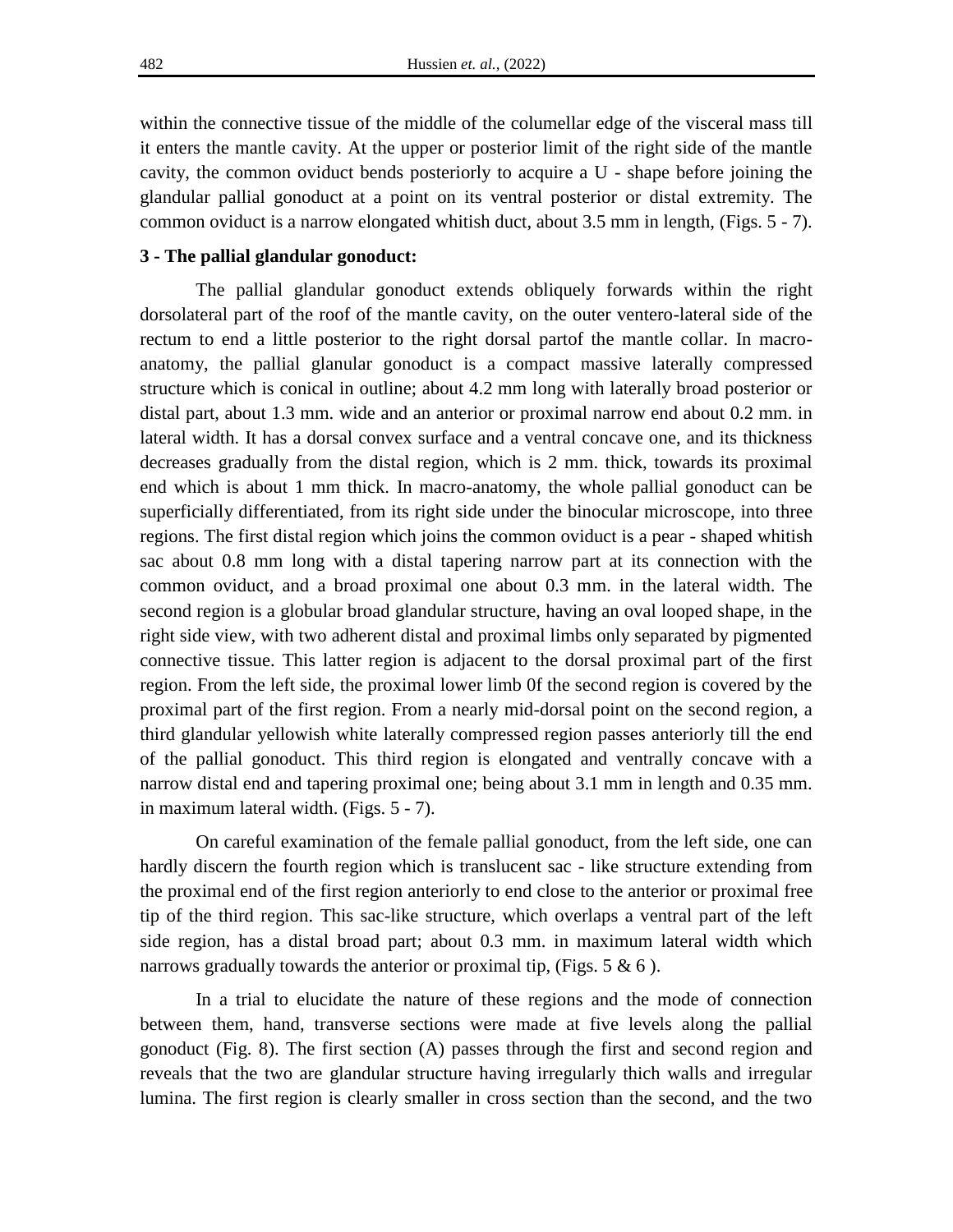are roughly triangular in outline, (Fig.9). Section (B) shows the first region and the two limbs of the second region. The dorsal limb of the latter has a thick inverted U - shaped part of the wall which is completed by a relatively thin one to peripheral slit - like cavity shifted to the left side of the pallial gonoduct and connected with a somewhat median narrow lumen. The ventral limb of this region is shifted to the right side and appears to the end blindly, (Fig. 10). In section (C) the four regions of the pallial gonoduct can be seen. The third region lays middorsally with a high thick wall and a slit-like vertical lumen, connected with that of the proximal end of the first region. On the right side of this connection, there is a cross separate section through the proximal part of the second region which appears to have a wall of nearly equal thickness and a central slit - like lumen. But on the left side of this connection, there is an oval vertically located closed section through the fourth region, showing its relatively thin wall and a slit-like lumen, (Fig. 11). Section (D) passes only through the third and fourth regions showing the enlargement in the lumen of the former which is bordered by a wall of a variable thickness. This wall is relatively thick at its dorsal and right aspects, while its left side, which is close to section of the fourth region, is thin, ( Fig. 12 ). Section (E) passes through the proximal part of each of the third and fourth regions, showing the opening of the latter into the mantle cavity at the ventral aspect of the left side of the anterior part of the pallial gonoduct, (Fig. 13)



**Figure (5)***:* A camera lucida drawing of the dorsolateral aspect of the reproductive system of a mature female in situ. OV – ovary; OV D - oviduct

Figure (6): A camera lucida drawing of the left side of the reproductive system of a mature female in situ.

OV DT – ovarian ductules; OV F – ovarian follicules; OV D – oviduct; AL G – albumen gland; RC SE – receptaculum seminalis; L OR – lateral orifice; CA G – capsules gland; SP CH – spermatophore chamber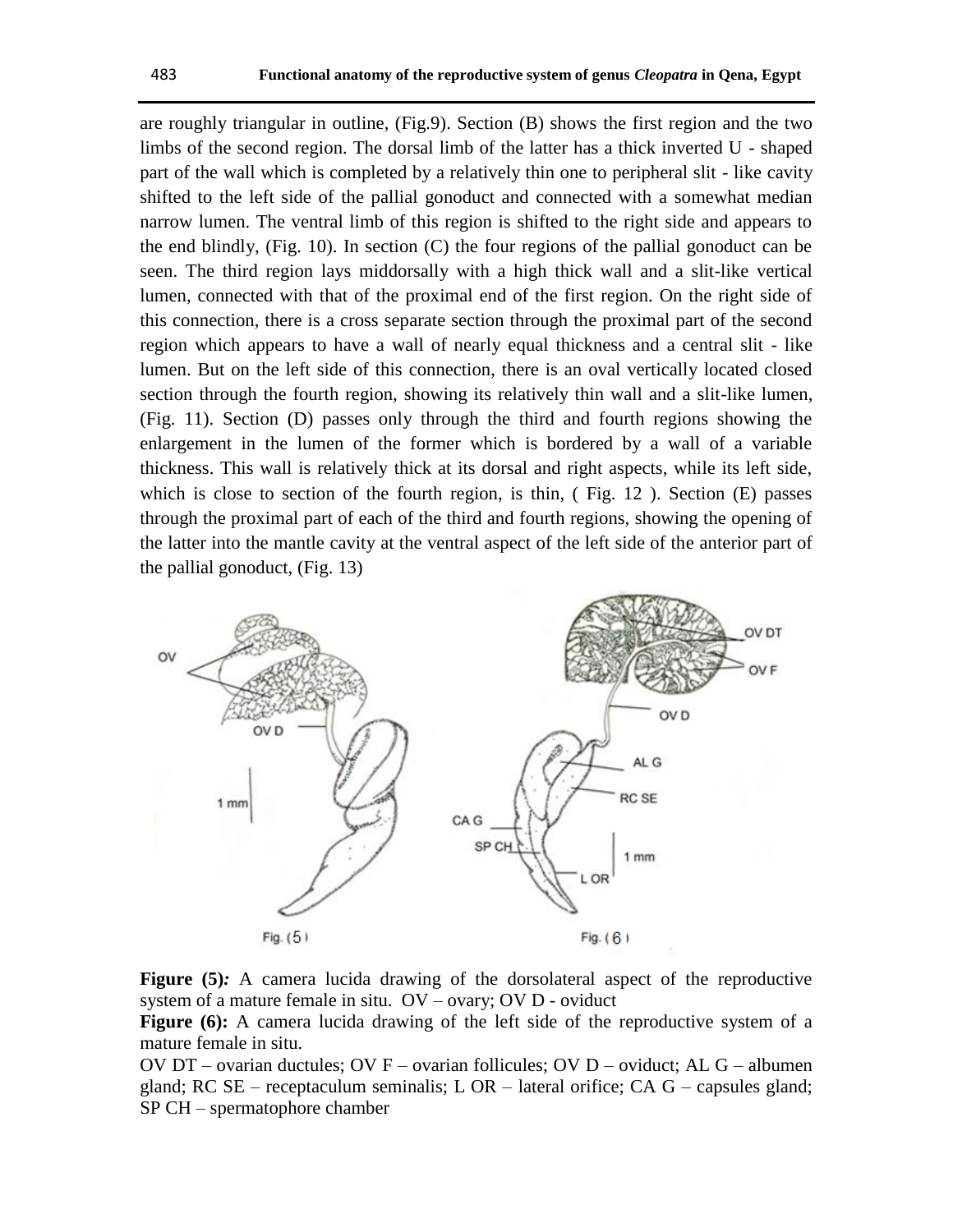

**Figure** (7): A photograph of the dorsolateral aspect of the reproductive system of a mature female in situ. OV – ovary; OV D – oviduct; DG – digestive gland – Al G – albumin gland – RC SE – receptacle seminal – CA G – capsule gland; Sp Ch-Spermatophore Chamber.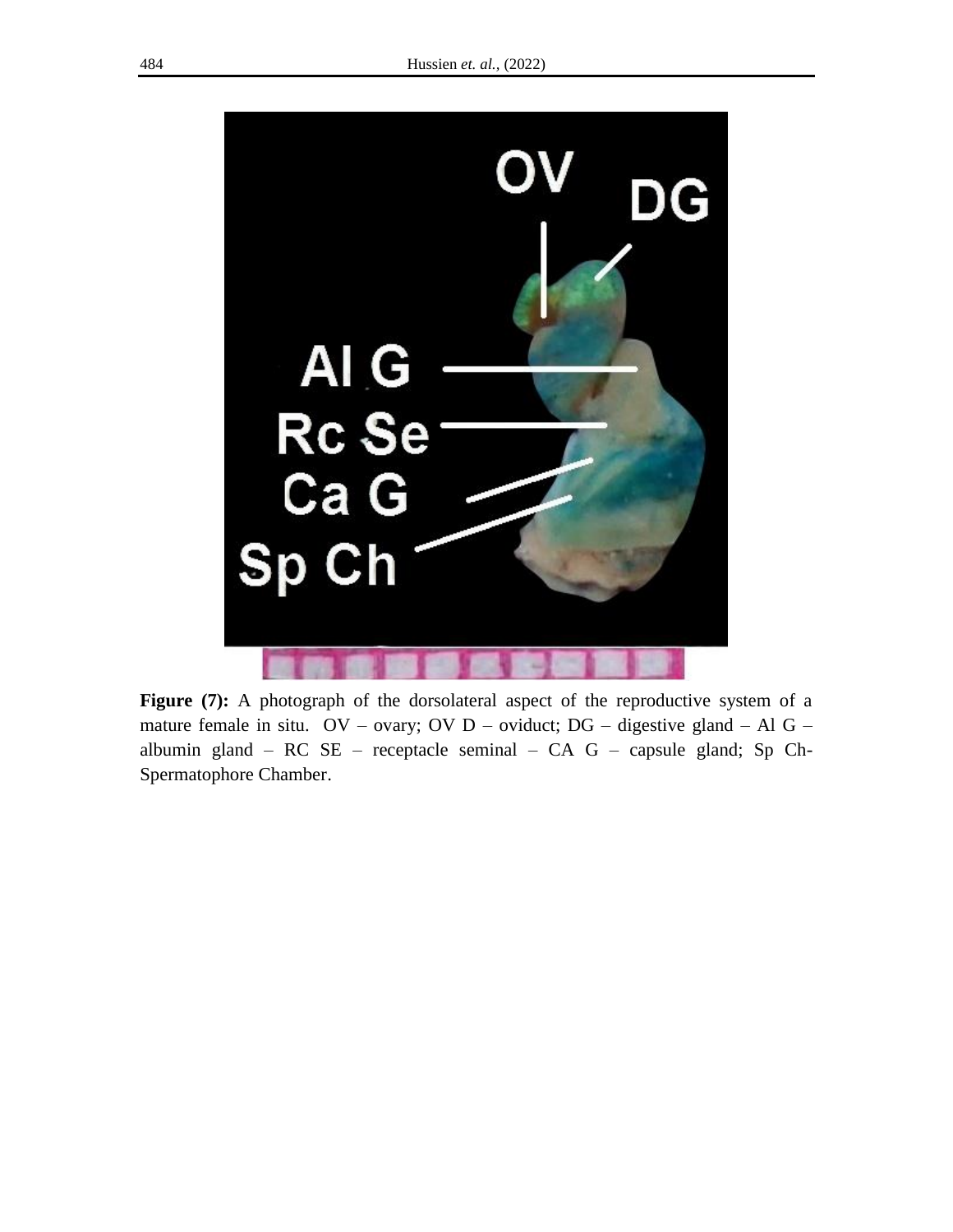

**Figure (8):** A camera lucida drawing of the right side view of the pallial glandular to reveal its constituents. Al G – albumin gland; RC SE – receptacle seminal; CA G capsule gland

**Figure (9):** A camera lucida drawing of the anterior view of a hand transverse section of the female pallial glandular gonoduct at the level (A) of figure (7) passing through the receptaculum seminis and the albumin gland. Al G – albumin gland – RC SE – receptacle seminal

**Figure (10):** A camera lucida drawing of the anterior view of a hand transverse section of the female pallial glandular gonoduct at the level (B) of figure (7) passing through the receptaculum seminis and the albumin gland. Al G – albumin gland; RC SE – receptacle seminal; LU - lumen

Figure (11): A camera lucida drawing of the anterior view of a hand transverse section of the female pallial glandular gonoduct at the level (C) of figure (7) passing through the albumin gland, the spermatophore chamber and the receptaculum seminis opening into the capsule gland.

Al G – albumin gland; RC SE – receptacle seminal; CA G – capsule gland; SP CH – spermatophore chamber.

**Figure (12):** A camera lucida drawing of the anterior view of a hand transverse section of the female pallial glandular gonoduct at the level (D) of figure (7) passing through the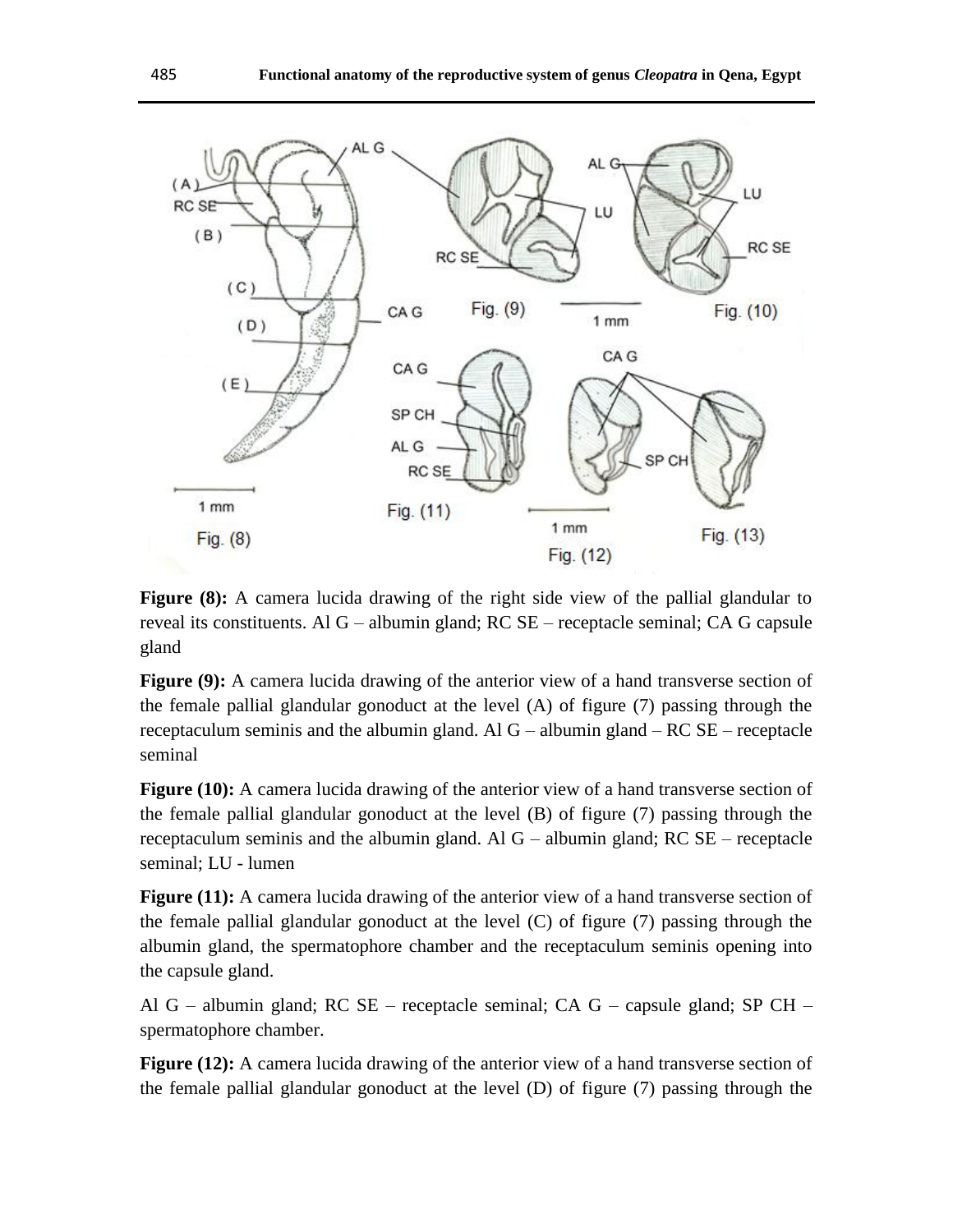capsule gland and spermatophore chamber. CA G – capsule gland; SP CH – spermatophore chamber.

**Figure (13):** A camera lucida drawing of the anterior view of a hand transverse section of the female pallial glandular gonoduct at the level (E) of figure (7) to show the opening of the spermatophore chamber to the mantle cavity. CA G – capsule gland.

## **DISCUSSION**

The reproductive system of genus *Cleopatra* in Upper Egypt shows the generalized scheme of the reproduction tract of many other members of the superfamily (Seshaiya, 1934; Binder, 1959; StarmÜhlner, 1969; Houbrick, 1969, 1971, 1973, 1974, 1980, 1981a, b, c and Houston, 1985). This scheme is based on its construction of the gonad and gonadal duct and the pallial glandular gonoduct. Genus *Cleopatra* in Egypt as those in occidental African snails (Binder, 1959) and other *Cleopatra* sp. In Madagascar (StarmÜhlner, 1969), has a pallial gonoduct with a distal or anterior small groove. Houston (1985) has stated that the reproductive system in the cerithiacea are either open or closed pallial ducts and that in the letter case, the females may have a reduced sperm groove or not. Accordingly the previously mentioned *Cleopatra* snails belong to the latter type. It is worthwhile mentioning that the open condition of the pallial glandular oviduct within the Cerithiacea ranges from an extreme form when the opening extends along its entire length except for the posterior most region as in *Certhium* and *Liocerithium* to an intermediate one in which there is, in addition to the anterior copulatory aperture, a slit like opening along the mid-ventral surface of the oviducal gland as in *Seila* (Houstin, 1985).

The prostate gland of genus *Cleopatra*, which is nearly Cerithoid in position (Starmuhlner, 1969 and Houbrick, 1980), has no direct connexion with the exterior as it is the case in some other cerithiaceans such as *Seila assimilata* and *Triphora conterast* (Houstin, 1985). But it differs from the opened prostate gland of *Pirenella conica* (Demian et al., 1963), *Cymatium* (Houbrick and Fretter, 1969) and *Cerithium maculosum* (Houston, 1985).

The finger - like glandular blind structure emerging from the opened glandular vas deferens of the present investigated species, it correspond to the vesicula seminalis of other mesogastropd. It is worth mentioning in this regard, that no corresponding finger like structure has been observed before in the male pallial gonoduct of any thiarids even in that of the same species in the Occidental Africa (Binder, 1959 ) or in that of other three *Cleopatra* species of Madagascar (Starmuhlner, 1969). Binder (1959) has only reported that in the male sex, the pallial spermduct of *Cleopatra bulimoides* is a simple closed tube. But, however Moore (1898) referred briefly to a curious finger - like outgrowth from the male gonoduct of the thiarid snail *Typhobia horei* as an interovertible penis (p.191, fig. 54). He recorded that the latter extends into the mantle and contains a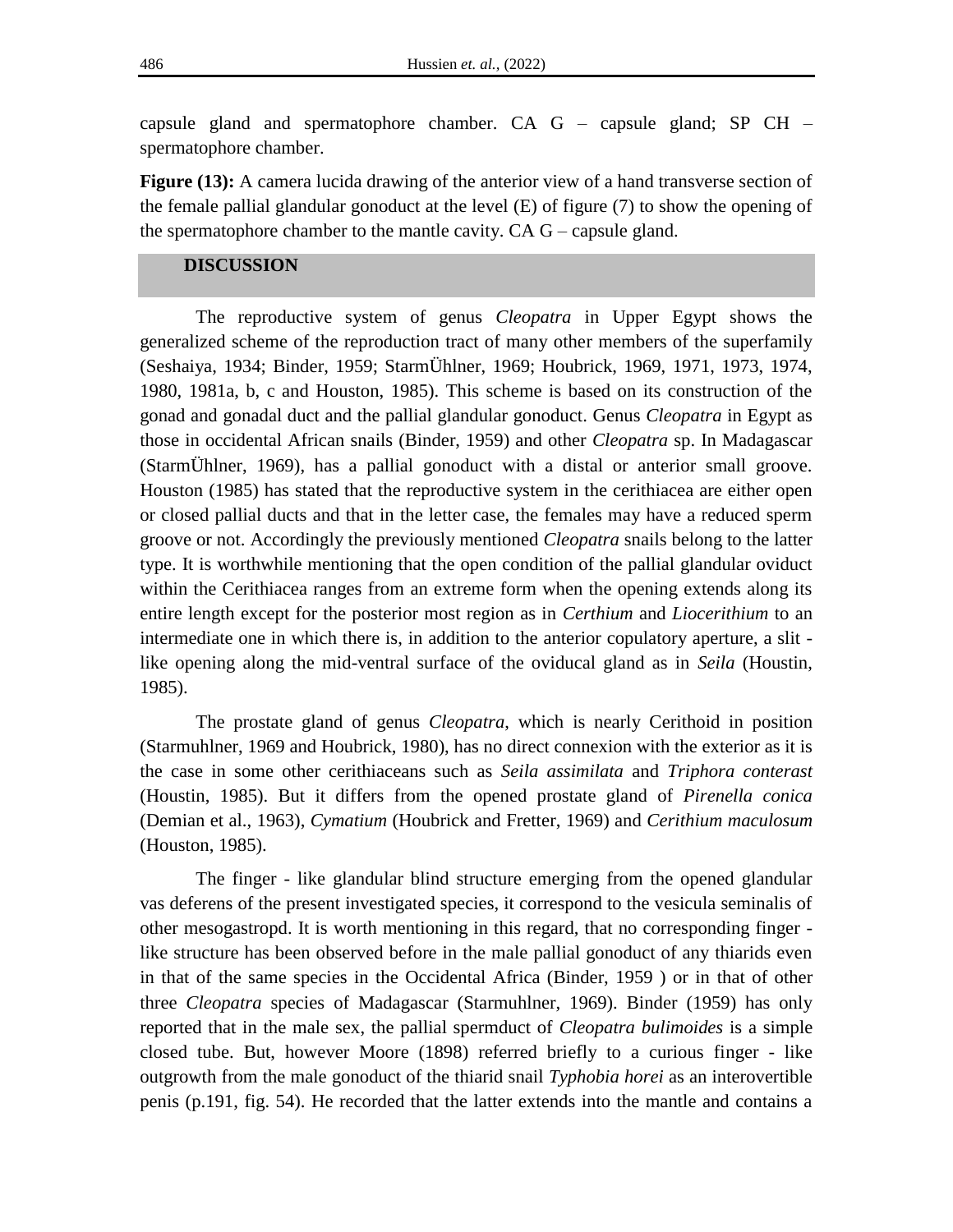muscular mass. Although this structure corresponds in its outline and origin to the vesicula seminalis of *C. bulimoides*, yet its structure is quite different from that of the latter (Moore, 1898). also differentiated an enlargement with about six singular parallel inner folds at the anterior part of the male duct. This enlargement appears to correspond in its macroanatomy to the prostate gland of the present species.

The present investigation of the female reproductive system of the morphs of *Cleopatra bulimoides* has elucidated that it consists of the ovary, oviductules, common oviduct and pallial gladular gonoduct. The latter can be differentiated into the receptaculum semins, the albumen gland, capsule gland, uterus and spermatophore chamber which opens into the mantle cavity by a mid - ventral anterior slit - like orifice. It is noticeable that no gonopericardial connexion was found during this study.

The results of this work, as well as those of similar researches on the reproductive system of other Caenogastropoda (mesogastropods) (Aboul- Ela & Beddiny, 1969, Beddiny & Hamada1983), support Fretter (1946) statement that the pallial oviduct of mesogastropod and stenoglossan is elaborated for the reception and storage of sperm and for production of secretions both nutritive and protective, in which the eggs are embedded before they leave the genital duct. Fretter (1946) add that the glandular elements are fairly constant in their disposition and the gland surrounding the posterior end of the pallial oviduct constitute as albumin gland, whilist, anteriorly around the greater length of the duct, they form either a jelly gland, as in *Littorina* and *Lacuna*, which embed their eggs in a gelatinous secretion, or a capsule gland as in the majority of mesogastropds and in the stenoglossa, all of which Produce egg capsule. In spite of this generalization in the structure and function of the pallial oviduct in mesogastropods, yet its outline, relative arrangement and connection of its constituents vary greatly within the different genera, even between those belonging to the same family. For instance, the female pallial gonoduct of *C. bulimoides* differs in such points from the corresponding ducts of certain other thiarid genera such as *Paludomus* (Seshaiya, 1934) and *Thiara* (starmuhlner, 1969). Also, the previous points together with the detailed structure of the pallial oviduct show specific variation within the same genus, as those between the pallial gonoduct of *C. colbeaui* (Starmuhlner, 1969) and that of the present species C. bulimoides. It is noticeable, however, that Starmuhlner, (1969) had differentiated the female pallial gonoduct of *C. colbeaui* into a receptaculum semins, " drusiger ovidukt" or an uterus and a vagina, without referring to certain other constituents of the posterior and anterior edges of the duct ( p.196, fig. 259 ). In his study on the anatomy and systematics of melaniens of occidental Africa, Binder (1959) had concisely described the female genital system of *C. bulimoides*, recording that the pallial oviduct is closed, forming a tube with a horseshoe - shaped lumen. He added that it consists of two channels; the left is glandular and ciliated and the right is only ciliated and it opens into the pallial cavity by a long oblique orifice. He had further supposed that there are two communicating channels, namely the receptaculum seminis and the oviduct proper, and a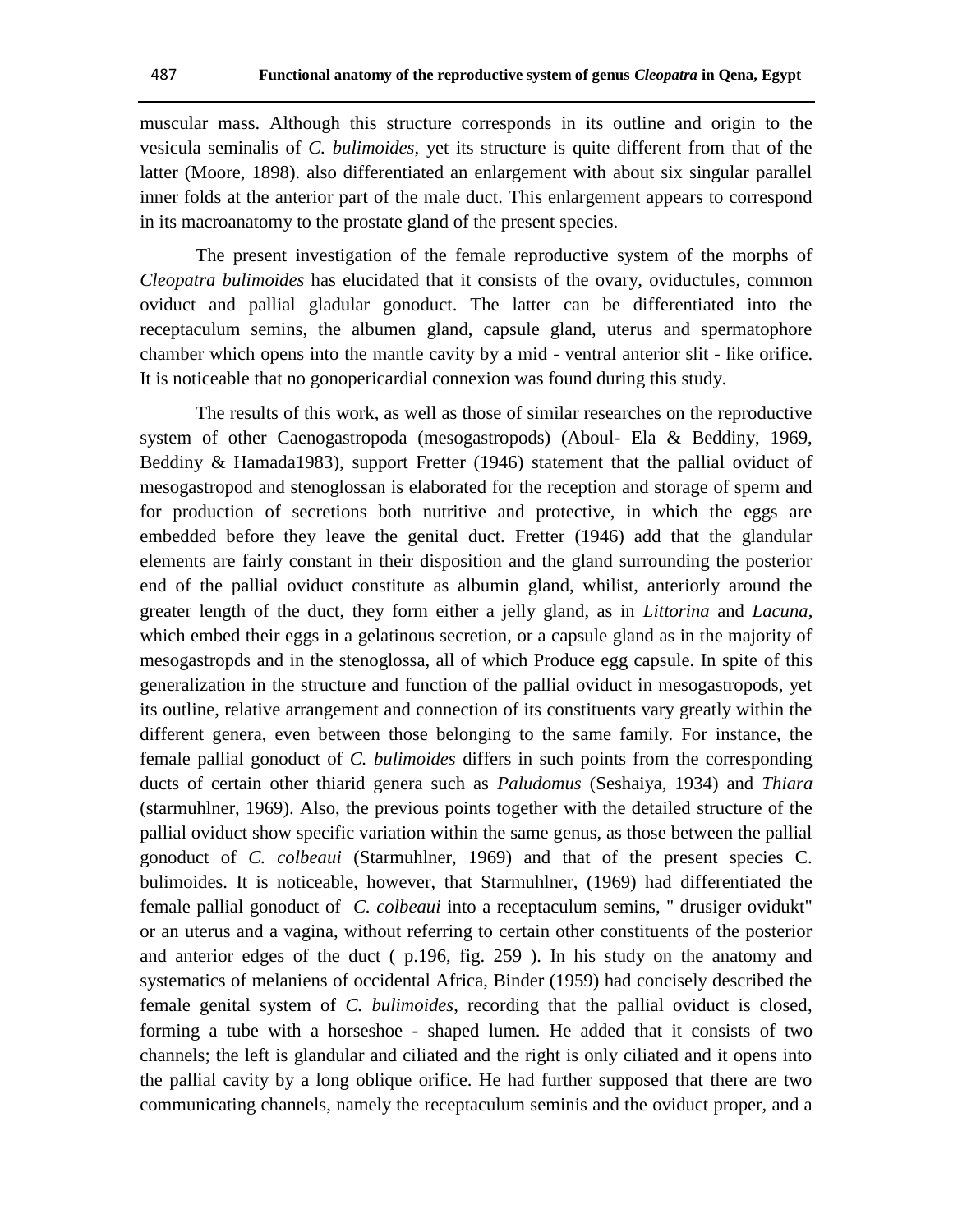separate simple bursa copulatrix without villosities or muscular coat and he gave a photomicrograph of a section passing through these parts, (p. 752, fig. 11). The absence of a groove on the external surface of the foot opposite to the genital pathway of the female *C. bulimoides* recorded by Binder, (1959) coincides with the present finding.

But his statement that there is the same place a deep dimple lined with mucous cells can be accepted, as a temporary depression in the pedal integument occurring during the passage of the inhalant and exhalant water currents. It worth mentioning that Moore (1898) reported that in the thiarid *Typhobia horei*, there is a lower expansion of the oviduct forming a very thin sac which functions as a brood chamber or uterus. Such structure corresponds in position only to the pallial glandular gonoduct of the female *Cleopatra bulimoides* under investigation

Recently, genus *Cleopatra* was transferred from family Thiaridae to family Paludomidae Stoliczka, 1868. Bouchet & Rocroi (2005) and Neiber & Glaubrecht (2019) stated that:

#### *Paludomus huberi* **Thach, 2020** syn. nov.

=*Paludomus andersoniana* Nevill (1877): 35.

=*Paludomus huberi* Thach (2020a): 23; pl. 5, figs 67–68; pl. 6, 69–74.

Holotype: NCSM 113633 (North Carolina Museum of Natural Sciences, Raleigh, North Carolina, United States of America). Type locality: Inle Lake, Myanmar [approx. 20.55°N, 96.92°E, Salween River basin].

Comments: In the original diagnosis, this nominal taxon was compared with *Paludomus siamensis* Blanford, 1903. Regrettably, however, the author overlooked several *Paludomus* taxa described from Myanmar (Benson 1856; Nevill 1877; Annandale (1918b). *Paludomus huberi* is conspecific with *P. andersoniana* Nevill, 1877 based on the identical shell shape, similar size, and the same coloration patterns (Nevill 1877). Neiber & Glaubrecht (2018) used the terminology used to describe the radula (radula formula) follows Glaubrecht (1996, 2008): cusp/denticle formula is given as follows: (1) rachidian (number of left side cusps/ median denticle(s)/number of right side cusps), (2) lateral teeth (inner cusps/pronounced denticle/ outer cusps), (3) marginal teeth (number of cusps on inner marginal tooth plus number of cusps on outer marginal tooth). Left and right in descriptions of opercula refer to the relative positions of features of a closed shell in apertural view with the spire pointing upwards. On the other hand Systematic Account; the family-group taxonomy follows Bouchet *et al.* (2017). Paludomidae Stoliczka, 1868, Paludominae Stoliczka, 1868, Genus *Paludomus* Swainson, 1840.

## **Remarks**

The numerous nominal paludomid taxa described from Asia and the Indo-Australian Archipelago are traditionally either assigned to a single genus, *Paludomus*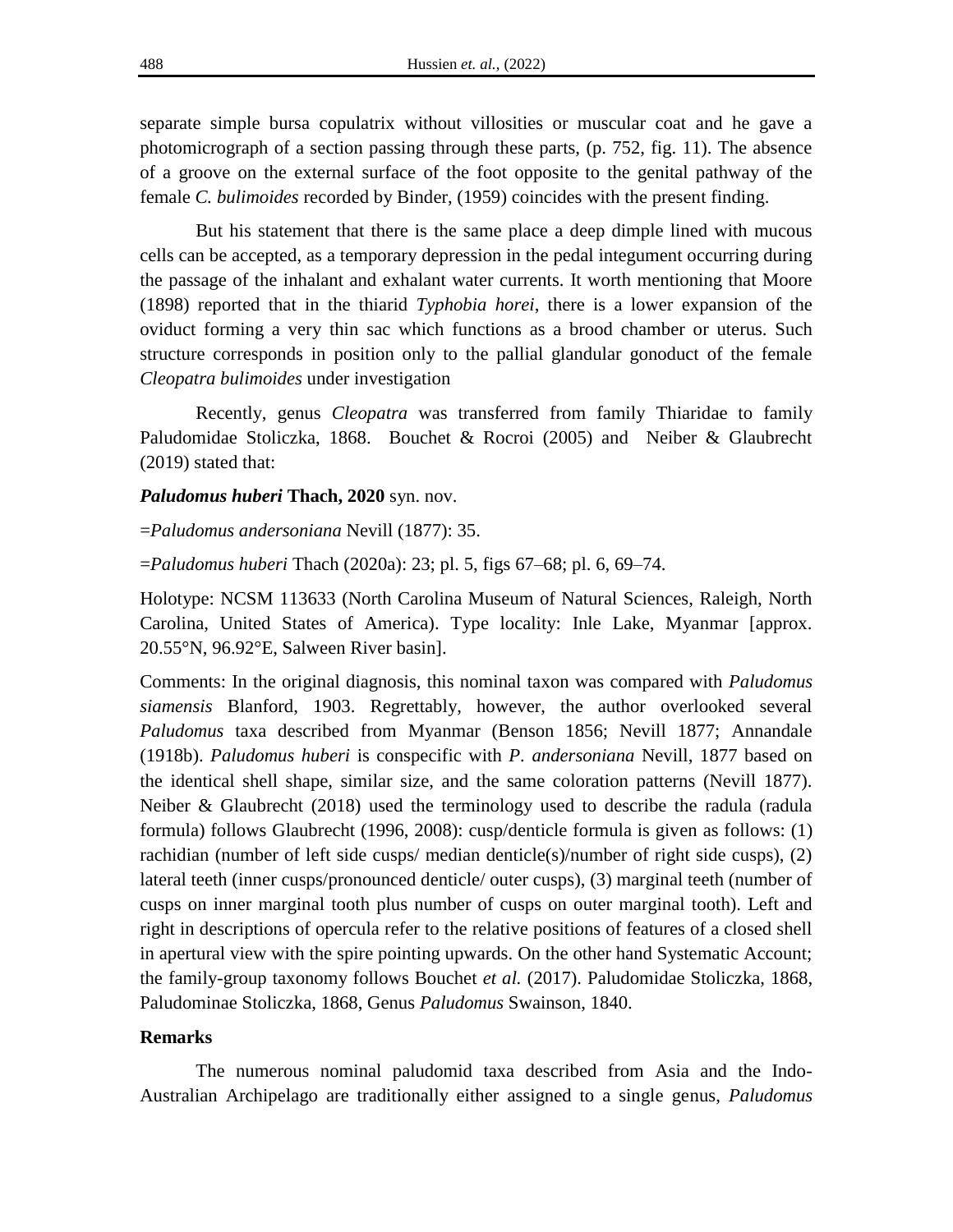Swainson, 1840, that is further subdivided on the basis of differences in the structure of the operculum and the shell by some authors into four subgenera: *Paludomus* s. str., *Tanalia* Gray, 1847, *Philopotamis* Layard, 1855, and *Stomatodon* Benson, 1862 (e.g., Starmühlner (1974, 1977, 1979; Subba Rao, 1989), or these subgenera have been regarded as distinct genera (e.g., Brot, 1880). *Paludomus* s. str. 1840 *Paludomus*  Swainson (1840: 198–201, 210, 340); type species: *Melania conica* Gray, 1833, in Griffith & Pidgeon  $(1833-1834)$  by subsequent designation  $(Gray, 1847: 155)$ . 1840 *Hemimitra* Swainson (1840: 199–200, 202, 340) as a subgenus of *Paludomus*; type species: *Paludomus* (*Hemimitra*) *retusa* Swainson, 1840, by monotypy. 1851 *Rivulina* I. Lea & H. C. Lea (1851: 196–197); *Melania modicella* I. Lea & H. C. Lea, 1851.

#### **Remarks**

*Paludomus s. str.* is characterized within Paludominae by a corneous, subtriangularly ovate, concentrically striated operculum with a sinistral, paucispiral nucleus that is slightly displaced to the left (Layard, 1855; H. Adams & A. Adams, 1854–1858; Brot, 1880; Starmühlner, 1977). Swainson (1840) separated shells, in which "the general form of *Paludomus* is preserved, but the whorls are coronated by spines" (p. 199) in the subgenus *Hemimitra* of his genus *Paludomus* and introduced simultaneously the

Species-group name *Paludomus* (*Hemimitra*) *retusa* (*non Melania retusa* Gray, 1833, in Griffith & Pidgeon, 1833–1834: pl. 14, fig. 9) for such specimens from India (p. 340). Type material of *Paludomus* (*Hemimitra*) *retusa* Swainson, 1840, could not be found in the collections of the Manchester Museum and the National Museum of New Zealand, where parts of the collections of W. Swainson are said to be housed (McMillian, 1980). Some specimens may have been sold at auctions or given to other institutions without adequate documentation or labelling, and some may have been thrown away as rubbish (Nicholson, 1913; McMillian, 1980). Several species currently classified in *Paludomus* conform to the diagnosis of *Hemimitra* by Swainson (1840). Since the brief description provided by Swainson (1840) does not allow an unambiguous identification of the taxon with one of the paludomid species with coronated whorls, and to clarify the taxonomic position of the genus-group name *Hemimitra* Swainson, 1840, objectively, in our opinion a neotype designation for the nominal taxon *Paludomus* (*Hemimitra*) *retusa*  Swainson, 1840, is necessary under ICZN *Code* Art. 75 (ICZN, 1999). The nominal taxon *Melania stephanus* Benson, 1836 (Fig. 1A, B), described from the northeast frontier of Bengal (Benson, 1836a, b), more precisely given as Sylhet by Nevill (1884: 297), can easily be separated from all other Asian Paludomidae by the relatively widely. Neiber & Glaubrecht (2019), separate Cleopatrinae Pilsbry & Bequaert, 1927; where Original reference. Pilsbry and Bequaert (1927: 249).

Original spelling. Cleopatrinæ Pilsbry & Bequaert, 1927.

Type genus. *Cleopatra* Troschel, 1857.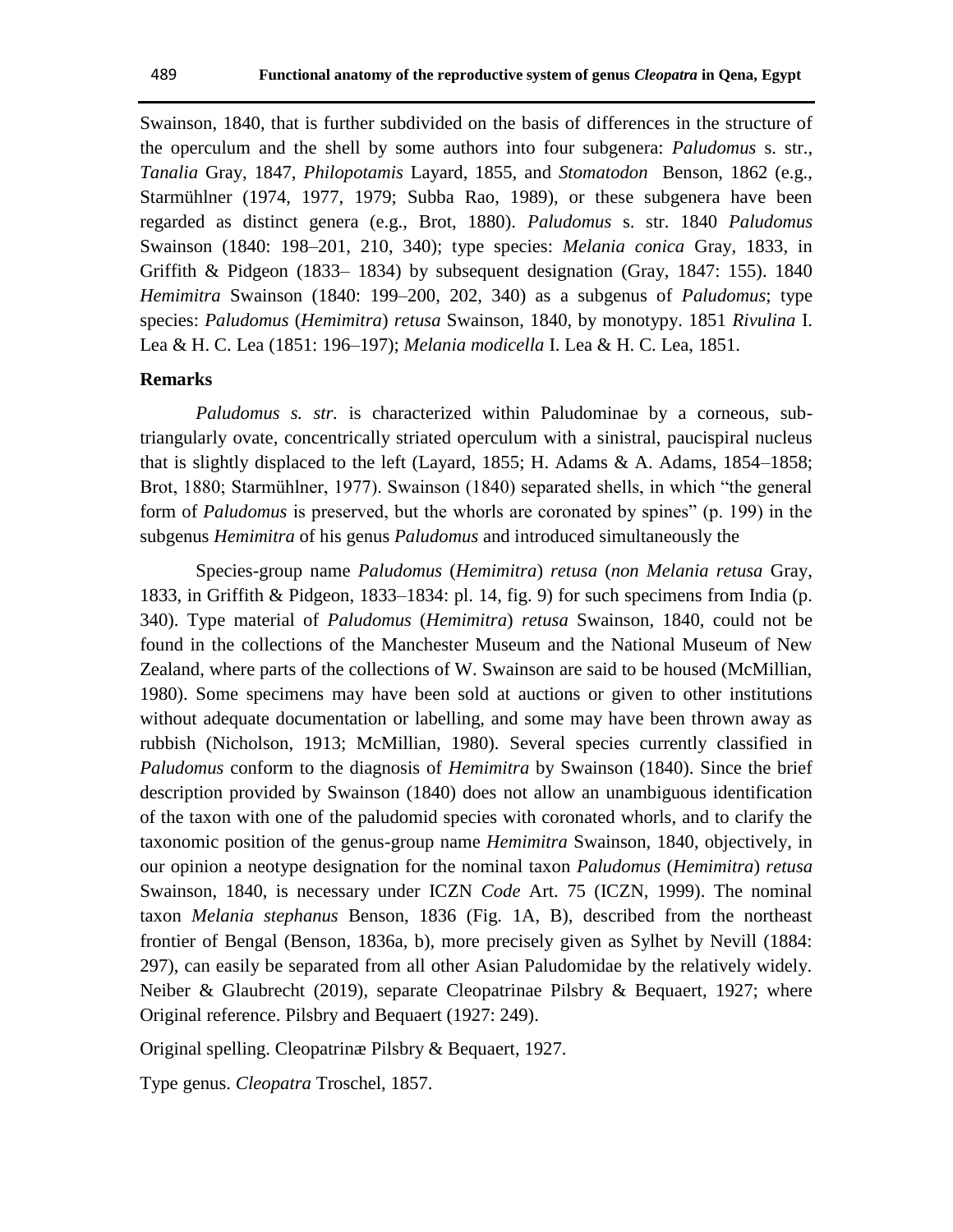# **Remarks**

Elevated to family rank by Germain (1933: 30), and Paludominae Stoliczka**,** 1868, Original reference. Stoliczka (1868: 206–207). Type genus**.** *Paludomus* Swainson, 1840, Remarks. Elevated to family rank by Pilsbry and Bequaert (1927: 248); used as the name of a tribe (with the suffix –eae) by Wenz (1939: 703). So, when comparing the structure of the shell, radula and the position of the reproductive system of different morphs of with the abovementioned Paludomidae, the present authors prefer to elevate this genus to family Cleopatrinae

It is clear from this discussion that further detailed knowledge on the functional morphology of the reproductive systems in different groups of the super family Cerithiacea is needed, in order to elucidate the accurate specific and generic characters of these group and their phylogeny.

# **REFERENCES**

**Aboul-Ela, I. A. and Beddiny, E. A. (1969).** Morphological and histological studies on the genitalia of lanistes boltini chemitz, 1768. Ain Shams Sci. Bull., Cairo. No. **13**:145- 167.

**Adams, H. and Adams, A. (1853).** The genera of recent Mollusca; arranged according to their organization. In three volumes – Vol. I. Van Voorst, London, 484 pp. <https://biodiversitylibrary.org/page/3782650>

**Adams, H. and Adams, A. (1854).** The genera of recent Mollusca; arranged according to their organization. In three volumes. Vol. I. Part X. Van Voorst, London.

**Adams, H. and Adams, A. (1858).** The genera of recent Mollusca; arranged according to their organization. In three volumes.–Plates. Van Voorst, London, 138 pp. [138 pls] <https://doi.org/10.5962/bhl.title.4772>

**Amarasinghe, A. A. T. and Krishnarajah, S. R. (2009).** Distribution patterns of the genus *Paludomus* (Gastropoda: Thiaridae: Paludominae) in Mahaweli, Kelani, Kalu, Gin and Maha-Oya river basins of Sri Lanka. *Taprobanica*, **1**: 130–134.

**Annandale, N. (1918).** Aquatic molluscs of the Inle Lake and connected waters. *Records of the Indian Museum*, **14**: 103–182, pls. 10–19.

**Beddiny, E. A. M. and Hamada, M. I. (1983).** Morphological and histological studies on the reproductive system of the viviparid snail *Bellamya unicolor* (Olivi, 1804-) Assiut. Vet. Med. J., **11**(21): 127-137.

**Benson, W. H. (1836).** Descriptive catalogue of a collection of land and fresh-water shells, chiefly contained in the Museum of the Asiatic Society. Part 2 – Fluviatile Shells. Journal of the Asiatic Society of Bengal **5**: 741–750. https://biodiversitylibrary. org/page/37188918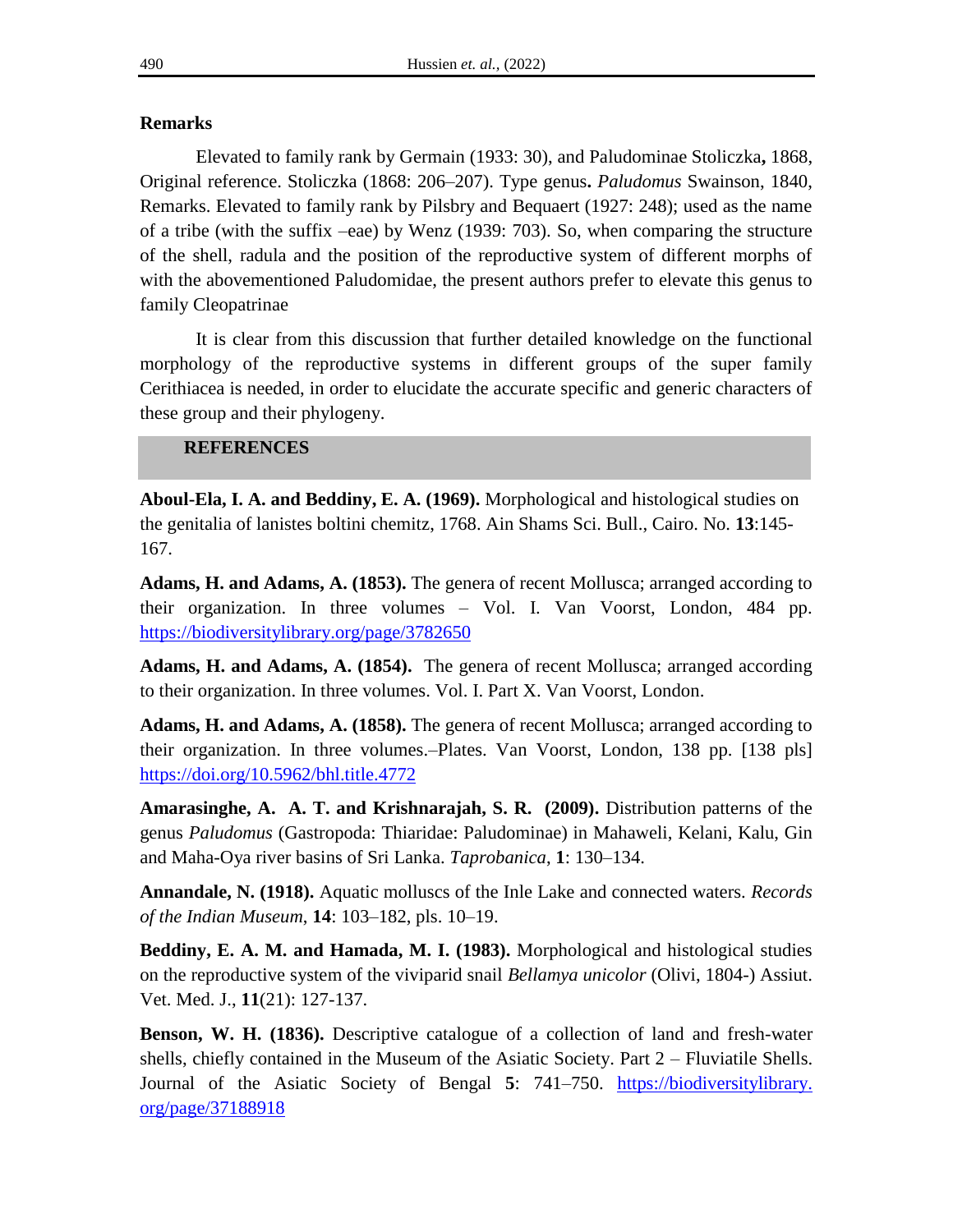**Benson, W. H. (1856).** Descriptions of three new species of *Paludomus* from Burmah, and of some forms of *Stenothyra* (*Nematura*) from Penang, Mergui, &c. The Annals and Magazine of Natural History (2) **17**: 494–501. [https://doi.org/10.1080/00222935608](https://doi.org/10.1080/00222935608%20697559)  [697559](https://doi.org/10.1080/00222935608%20697559)

**Benson, W. H. (1862).** Description of a singular shell from southern India, allied to *Tanalia*; with remarks on a Travancore *Batissa*, and on the Himalayan form *Tricula*. The Annals and Magazine of Natural History (3) **10**: 414–416. [https://doi.org/ 10.1080](https://doi.org/%2010.1080%20/00222936208681351)  [/00222936208681351](https://doi.org/%2010.1080%20/00222936208681351)

**Binder, E. (1959).** Anatomie at systematique des melaniens d'Afrique Occidental (Moll. Gastropoda). Revue Suisse de Zoologic **66**(32): 735-759.

**Blanford, W. T. (1903).** Notes on Mr. W. M. Daly"s collections of land and fresh-water Mollusca from Siam. Proceedings of the Malacological Society of London **5**: 274–284. [pl. 8].<https://doi.org/10.1093/oxfordjournals.mollus.a065982>

**Bolotov, I. N.; Konopleva, E. S.; Vikhrev, I. V.; Gofarov, M. Y.; lopes-lima, M.; Bogan, A. E.; lunn, Z.; Chan, N.; Win, T.; Aksenova, O. V.; Tomilova, A. A.; Tanmuangpak, K.; Tumpeesuwan, S. and Kondakov, A. V. (2021).** Nominal taxa of freshwater Mollusca from Southeast Asia described by Dr. Nguyen N. Thach: A brief overview with new synonyms and fixation of a publication date, *Ecologica Montenegrina* **41**: 73-83. <http://dx.doi.org/10.37828/em.2021.41.11>

**Bouchet P. and Rocroi, J. P. (2005).** Part 1. Nomenclator of gastropod family-group names. In: Bouchet P, Rocroi J-P (Eds) Classification and nomenclator of gastropod families. Malacologia **47**: 5–239.<https://doi.org/10.4002/040.052.0201>

**Bouchet, P.; Rocroi, J. P.; Hausdorf, B.; Kaim, A.; Kano, Y.; Nützel, A. ; Parkhaev, P. M.; Schr***dl, M. and Strong, E. E. (2017).* Revised classification, nomenclator and typification of gastropod and monoplacophoran families. Malacologia **61**: 1–526. <https://doi.org/10.4002/040.061.0201>

**Bourguignat, J. R. (1855).** Aménités malacologiques. Revue et Magasin de Zoologie pure et appliquée, **7** (2): 317–334. [pls 7–8]<https://biodiversitylibrary.org/page/2281180>

**Bourguignat, J. R. (1888).** Iconographie malacologique des animaux mollusques fluviatiles du Lac Tanganika. Imprimerie Crété, Corbeil, 82 pp. [35 pls] <https://doi.org/10.5962/bhl.title.12884>

**Brot, A. (1880).** Die Gattung *Paludomus* auct. (*Tanalia*, *Stomatodon*, *Philopotamis*, *Paludomus*) (Melaniaceen). Systematisches Conchylien-Cabinet von Martini und Chemnitz **1**(25): 1–52. [pls 3–8]<https://doi.org/10.5962/bhl.title.124338>

**Brown, D. S. (1994).** Freshwater snails of Africa and their medical importance. Revised 2nd edition. Taylor & Francis, London, Bristol, 608 pp.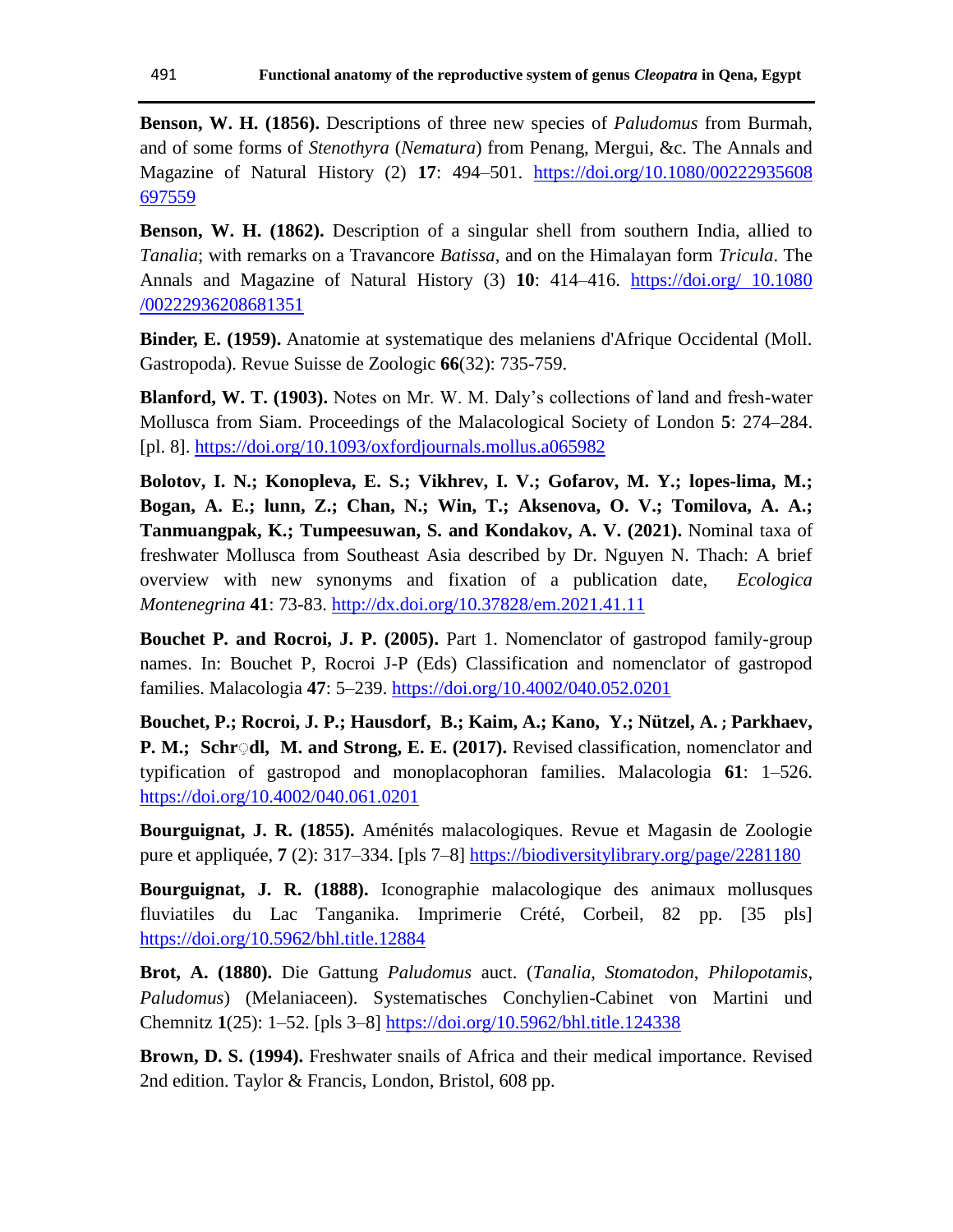**Dance, S. P. (1970).** Non-marine molluscs of Borneo 1. Streptaxacea: Streptaxidae. *Journal of Conchology.* 27: 149-162. page(s): 151-152; pl. 6, figs 3-4; text fig. 2 (p. 160).

**Demian, E. S.; Yousif, F. and Rifaat, M. A. (1963).** Morphological studies on Pirenella conica (Blainville), the snail vector of Heterophyiasis in Egypt. Ain Shams, Sci. Bull., **9**:273-347.

**Fretter, V. (1984).** Prosobranchs. In: Tompa AS, Verdonk NH, van den Biggelaar JAM (Eds) The Mollusca. Volume 7. Reproduction. Academic Press, Orlando-London, 1–45.

**Germain, L. (1933).** Mollusques terrestres et fluviلtiles de l"Afrique Occidentale Française. Bulletin du Comité d"ةtudes Historiques et Scientifiques de l"Afrique Occidentale Française **16**: 1–68. [https://doi.org/10.5962/bhl.title.12885.](https://doi.org/10.5962/bhl.title.12885)

**Glaubrecht, M. (1996).** Evolutions oclogie und Systematik am Beispiel von Sü; - und Brackwasserschnecken (Mollusca: Caenogastropoda: Cerithioidea): Ontogenese-Strategien, palنontologische Befunde und historische Zoogeographie. Backhuys Publishers, Leiden,  $4 + 16 + 499$  pp, 25 pls.

**Glaubrecht, M. (2008).** Adaptive radiation of thalassoid gastropods in Lake Tanganyika, East Africa: morphology and systematization of a paludomid species flock in an ancient lake. Zoosystematics and Evolution **84**: 71–122.<https://doi.org/10.1002/zoos.200700016>

Glaubrecht, M. (2009). On "Darwinian mysteries" or molluscs as models in evolutionary biology: from local speciation to global radiation. American Malacological Bulletin **27**: 3–23.<https://doi.org/10.4003/006.027.0202>

**Glaubrecht, M. (2011).** Towards solving Darwin's "mystery": speciation and radiation in lacustrine and riverine freshwater gastropods. American Malacological Bulletin **29**: 187–216.<https://doi.org/10.4003/006.029.0211>

**Glaubrecht, M. and Strong, E. E. (2007).** Ancestry to an endemic radiation in Lake Tanganyika? Evolution of the viviparous gastropod *Potadomoides* Leloup, 1953 in the Congo River system (Caenogastropoda, Cerithioidea, Paludomidae). Biological Journal of the Linnean Society **92**: 367–401.<https://doi.org/10.1111/j.1095-8312.2007.00867.x>

**Gray, J. E. (1847).** A list of genera of Recent Mollusca, their synonyma and types. Proceedings of the Zoological Society of London **15**: 129–182. <https://biodiversitylibrary.org/page/12862913>

**Griffith, E. and Pidgeon, E. (1833–1834).** The Mollusca and Radiata. Arranged by the Baron Cuvier,with supplementary Additions to each Order. In: Griffith E (Ed.) The Animal Kingdom arranged in conformity with its Organization, by the Baron Cuvier, Member of the Institute of France, &c. &c. &c. with supplementary Additions to each Order. Volume the Twelfth. Whittaker and Co., London, 1–8, 1–601, pls 1–40, 1–20. <https://doi.org/10.5962/bhl.title.10154>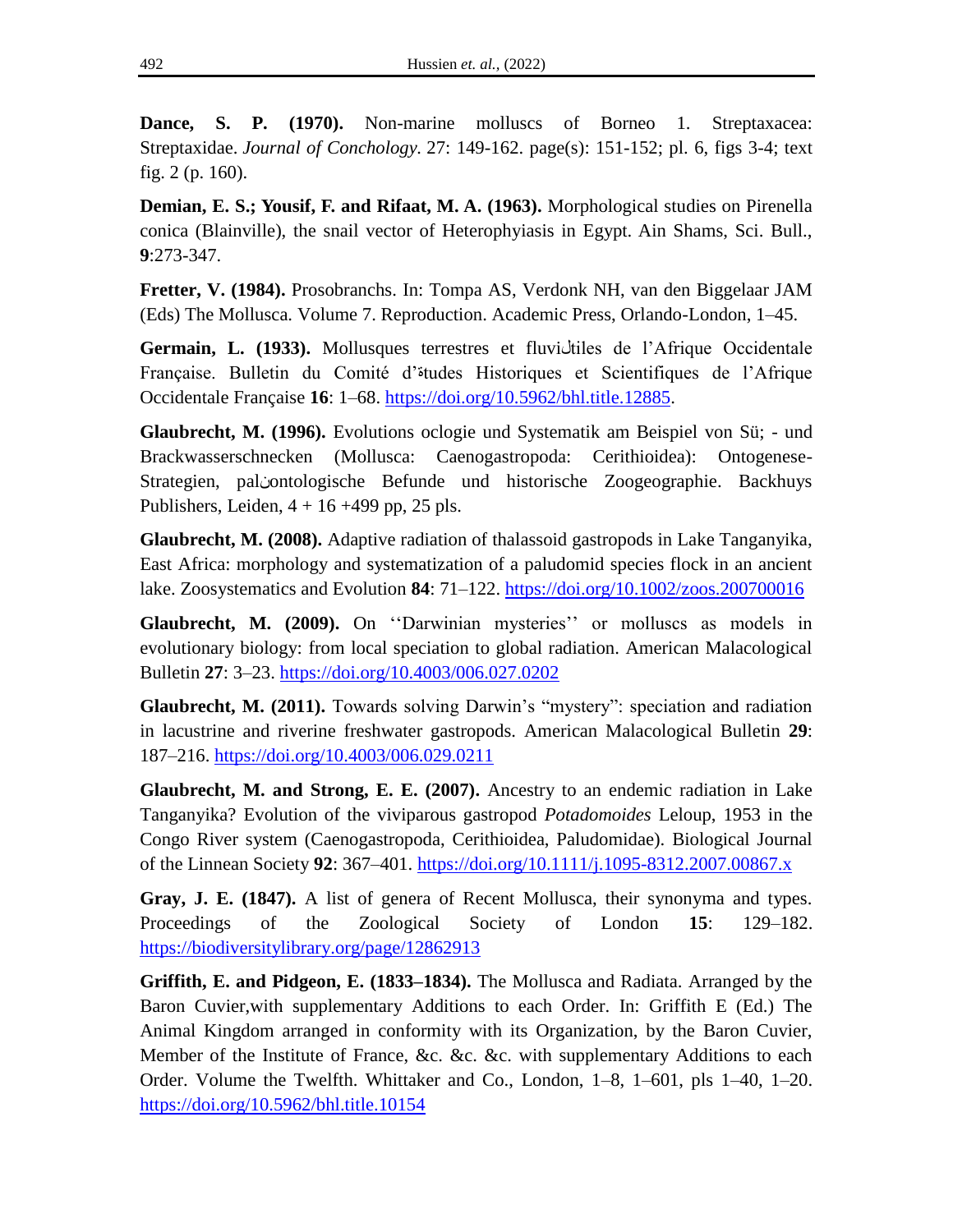**Haszprunar, G. (2014).** A nomenclator of extant and fossil taxa of the Valvatidae (Gastropoda, Ectobranchia). ZooKeys 377: 1–172. <https://doi.org/10.3897/zookeys.377.6032> Heer O (1861) Recherches sur le climat et la végétation du pays tertiaire. Jean Wurster & Comp., Winterthur,  $6 + 220 + 22$  pp. [2 pls] <https://books.google.de/books?id=2qL7UYq> PXvkC&printsec=frontcover

**Houbrick, R. S. (1973).** Studies on the reproductive biology of the genus *Cerithium* (Gastropoda-Prosobranchia) in the western Atlantic. Bull. Mar. Sci., Vol. **23** (4): 875- 904.

**Houbrick, R. S. (1974).** The genus Cerithium in the western Atlanta (Cerithiidae-Prosobranchia). Johnsonia Vol. **5**(50): 33-84.

**Houbrick, R. S. (1980).** Observation on the anatomy and life history of *Modulus modulus* (prosobranchia-Modulidae). Malacogia, **20** (1): 117-142.

**Houbrick, R. S. (1981a).** Anatomy and systematics of *Gourmya gounmi* (Prosobranchia-Cerithidae), Atethyan relict from the Southwest pacific. The Nautilus, **95** (1): 1-11.

**Houbrick, R. S. (1981b).** anatomy of *Diastoma melanoides* (Reeve) (1849), with remarks on the systematic position of the family Diastomatidae (Prosobranchia – Gastropoda). Proc. Biol. Soc. Wash., **94** (2): 598-621.

**Houbrick, R. S. (1981c).** Anatomy, biology and systematics of *Campanill symbolicum* with reference to adabtive radiation of the cerithiacea (Gastropoda- Prosobranchia) Malacologia, **21** (1-2): 263-289.

**Houbrick, R. S. and Fretter, V. (1969).** Some aspects of the functional anatomy and biology of *Crmatium* and *Bursa*. Proc. Malac. Soc. Lond., **38**: 415-429.

**Houston, R. S. (1958).** Genital ducts of the Cerithiacea (Gastropoda- Prosobranchia) from the Gulf of California. J. Mollusc. Stud., **51**: 183-189.

**ICZN (International Commission on Zoological Nomenclature) (1999).** International Code of Zoological Nomenclature.International Trust for Zoological Nomenclature, London, 306 pp.<https://doi.org/10.5962/bhl.title.50608>

**Layard, E. L. (1855).** Observations on the genus *Paludomus* of Swainson, with descrpitions of several new species, and the description of a new species of *Anculotus*. Proceedings of the Zoological Society of London **22**: 87–94. <https://doi.org/10.1111/j.1469-7998.1854.tb07237.x>

**Lea, I. and Lea, H. C. (1851).** Description of a new genus of the family Melaniana, and of many new species of the genus *Melania*, chiefly collected by Hugh Cuming, Esq., during his zoological voyage in the East, and now first described. Proceedings of the Zoological Society of London **18**: 179–197. [https://doi.org/10.1111/j.1096-](https://doi.org/10.1111/j.1096-3642.1851.tb01137.x) [3642.1851.tb01137.x](https://doi.org/10.1111/j.1096-3642.1851.tb01137.x)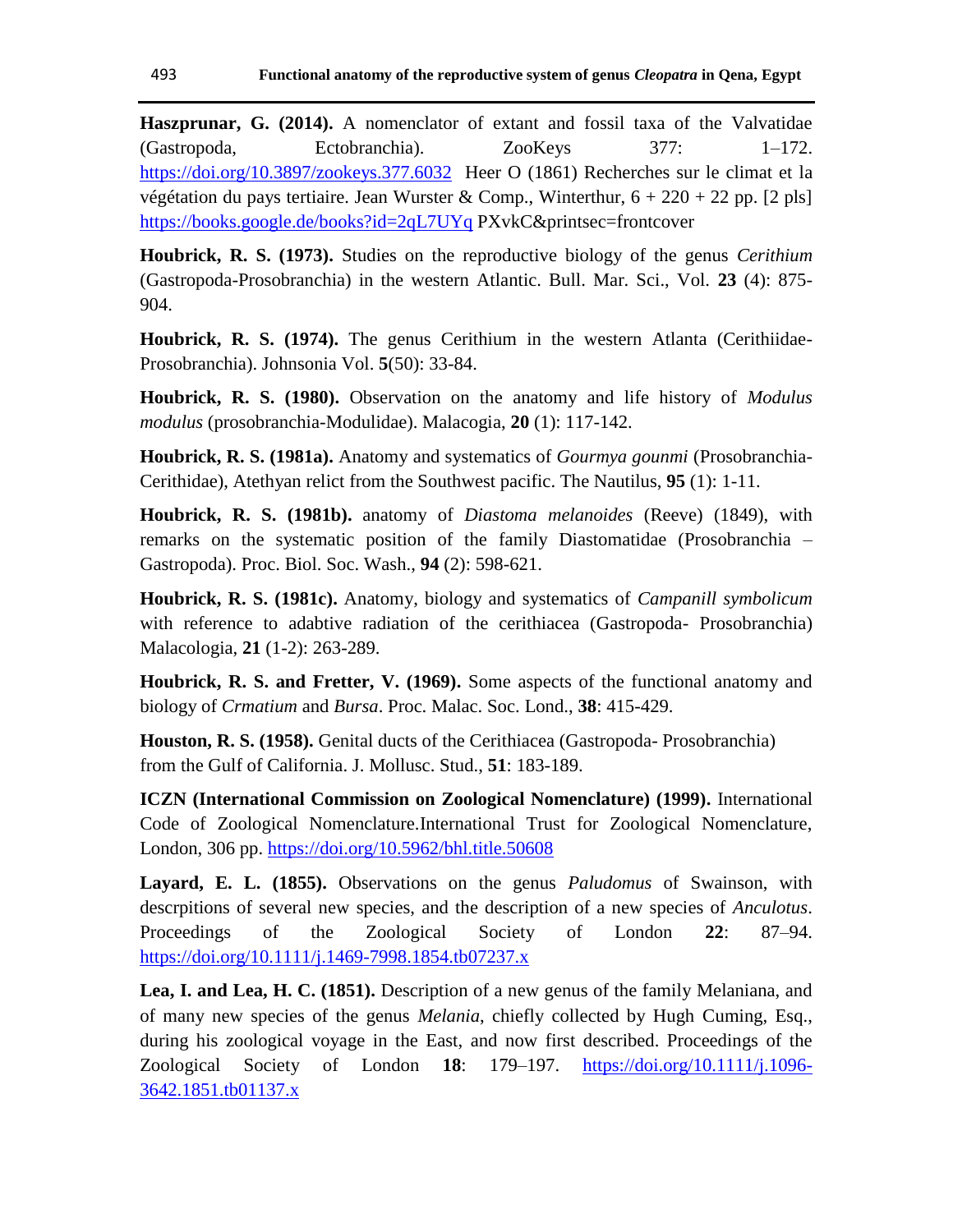**Leloup, E. (1953).** Exploration hydrobiologique du Lac Tanganika (1946–1947). Resultats scientifiques. Gasteropodes. Institut Royal des Sciences Naturelles de Belgique, Bruxelles, 273 pp. [13 pls]<https://doi.org/10.1126/science.118.3076.727>

**Marcus, E. and Marcus, E. (1963).** Mesogastropoden von der kueste Sao Paulos. Abh. Math.-Naturwiss. KI., Jg. 1963, **1**: 1-105.

**McMillian, N. F. (1980).** Wiliam Swainson (1789-1855) and his shell collections. Journal of the Society for the Bibliography of Natural Histroy, **9**:427-434.

**Michel, E. (2004).** Vinundu, a new genus of gastropod (cerithioidea: "thiaridae") with two species from Lake Tanganyika, east africa, and its molecular phylogenetic relationships. Journsal of molluscan studies, **70**: 1–19.

**Moore, J. E. S. (1898d).** On the hypothesis that Lake Tanganyika represents an old Jurassic sea. Quarterly Journal of Microscopical Science. New Series **41**: 303–321. [pl. 23]<https://doi.org/10.5962/bhl.part.1223>

**Moore, J. E. S. (1898a).** On the zoological evidence for the connection of Lake Tanganyika with the Sea. Proceedings of the Royal Society of London **62**: 451–458. <https://biodiversitylibrary.org/page/43453285>

**Moore, J. E. S. (1898b).** The molluscs of the Great African Lakes. I. Distribution. Quarterly Journal of Microscopical Science. New Series **41**: 159–180. <https://biodiversitylibrary.org/page/13773897>

**Moore, J. E. S. (1898c).** The molluscs of the Great African Lakes. – II. The anatomy of the Typhobias, with a description of the new genus (*Batanalia*). Quarterly Journal of Microscopical Science. New Series **41**: 181–204. [pls 11–14] <https://biodiversitylibrary.org/page/13773919>

**Moore, J. E. S. (1898e).** Descriptions of the genera *Bathanalia* and *Bythoceras*, from Lake Tanganyika. Proceedings of the Malacological Society of London **3**: 92–93. <https://doi.org/10.1093/oxfordjournals.mollus.a065153>

**Moustafa, A .S. (1987).** Functional morphology of the freshwater snails "*Cleopatra bulimoides*". M. Sc .thesis Zoology Department, Faculty of Science, Assiut University. Egypt.

**Neiber, M. T. and Glaubrecht, M. (2018).** NomenclaTure of genus-group names of RECENT Asian Paludomidae (Gastropoda: Cerithioidea), WITH a revision of *Paludomus* (*Odontochasma*) *stomatodon* (Benson, 1862) from the Western Ghats, India, MALACOLOGIA, **62**(2):1-16.

**Neiber, M. T. and Glaubrecht, M. (2019a).** Nomenclature of genus-group names of recent Asian Paludomidae (Gastropoda: Cerithioidea), with a revision of *Paludomus*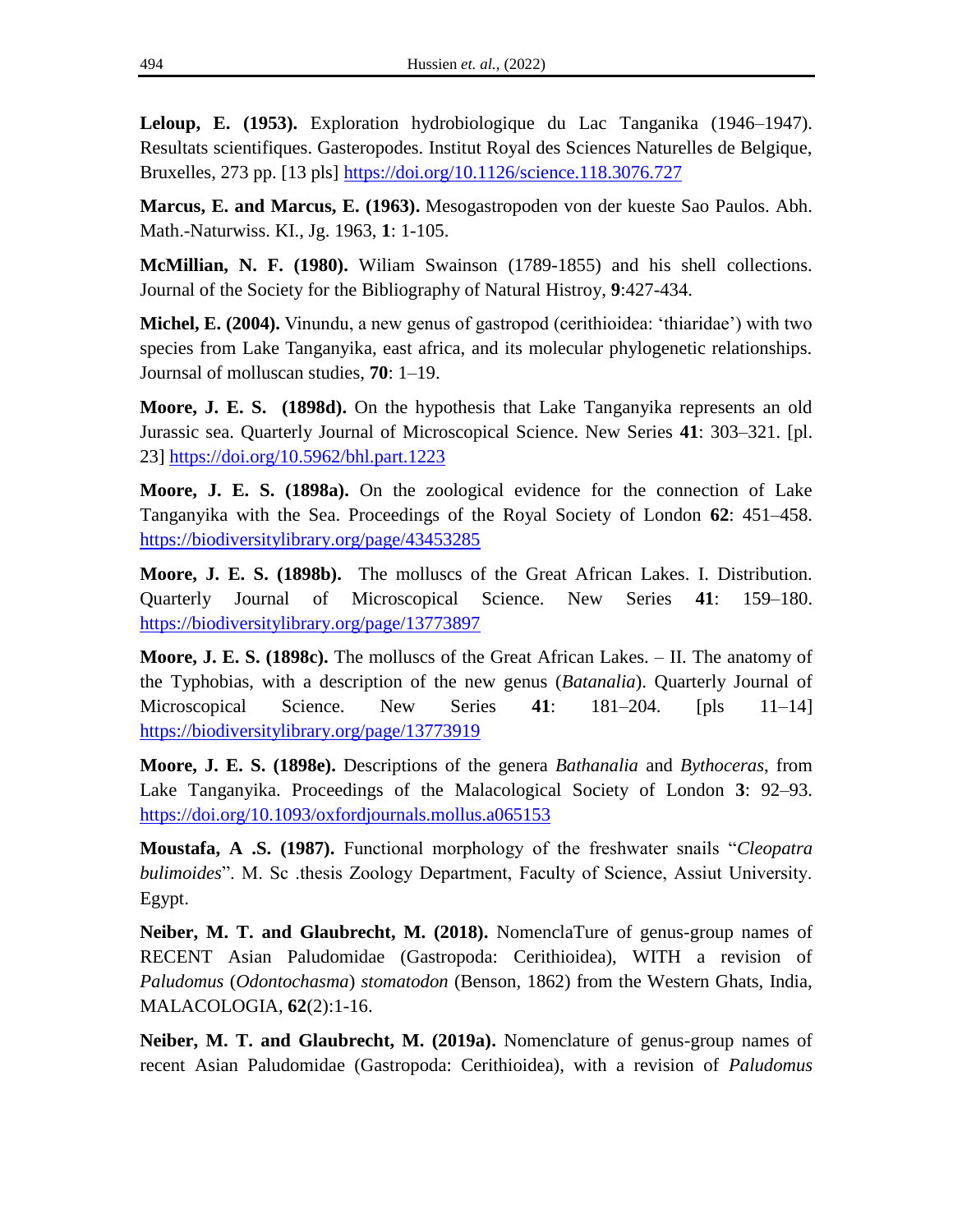(*Odontochasma*) *stomatodon* (Benson, 1862) from the Western Ghats, India. Malacologia **62**: 329–344.<https://doi.org/10.4002/040.062.0209>

**Neiber, M. T. and Glaubrecht, M. (2019b).** Paludomidae Stoliczka, 1868. In: Lydeard C, Cummings KS (Eds) Freshwater Mollusks of the World – A Distribution Atlas. Johns Hopkins University Press, 68–73.

**Nevill, G. (1877).** List of the Mollusca brought back by Dr. J. Anderson from Yunnan and Upper Burma, with descriptions of new species. Journal of the Asiatic Society of Bengal **46**: 14–41.<https://biodiversitylibrary.org/page/35548100>

**Nevill, G. (1884).** Hand list of Mollusca in the Indian Museum, Calcutta. Part II. *Gastropoda.Prosobranchia-Neurobranchia (contd.)*. Trustees of the Indian Museum Calcutta, Calcutta,  $10 + 306$  pp.

**Nicholson, F. (1913).** The old Manchester Natural History Society and its museum. *Memoirs and Proceedings of the Manchester Literary and Philosophical Society*, **58**: 1– 15.

**Pilsbry, H. A. and Bequaert, J. (1927).** The aquatic mollusks of the Belgian Congo, with a geographical and ecological account of Congo malacology. Bulletin of the American Museum of Natural History, **53** (2): 69–602.

**Pilsbry, H. A. and Bequart, J. (1927).** The aquatic mollusks of the Belgian Congo, with a geographical and ecological account of Congo malacology. Bull. Am. Mus. Nat. Hist. **53**:69-602.

**Preston, H. B. (1915b).** The fauna of British India, including Ceylon and Burma. Mollusca (Freshwater Gastropoda & Pelycypoda). Taylor & Francis, London, 244 pp.

**Robson, G. C. (1922).** On the anatomy and affinities of paludestrina ventrosa, Montague. Quart. J. Microsc. Sci., LXVI: 161-185.

**Seshaiya, R. V. (1934a).** A further note on the style sac of gastropods. Rec. Ind. Mus., Vol. **36**: 179-183.

**Seshaiya, R. V. (1934b).** Anatomy of *paludomus tanschaurica* (Gmelin). Rec. Ind. MUs., Vol. **36**: 185-211.

**Starmühlner, F. (1969).** Die Gastropoden der madagassischen Binnengewasser. Malacolo, **8**(12): 434 -569 figs.

**Starmühlner, F. (1974).** Results of the Austerian - Ceylonese hydrobiological mission 1970 of the 1<sup>st</sup> Zoological institute University of Vienna (Austeria) and the department of Zoology of the University of Ceylon, Part IV: The freshwater gastropods of Ceylon. Bull. Fish. Res. Stn. Seri Lanka (Ceylon), **25**(1& 2): 97 - 181.

**Starmühlner, F. (1977).** The genus *Paludomus* in Ceylon. Malacologia 16: 261–264. <https://biodiversitylibrary.org/page/13131340>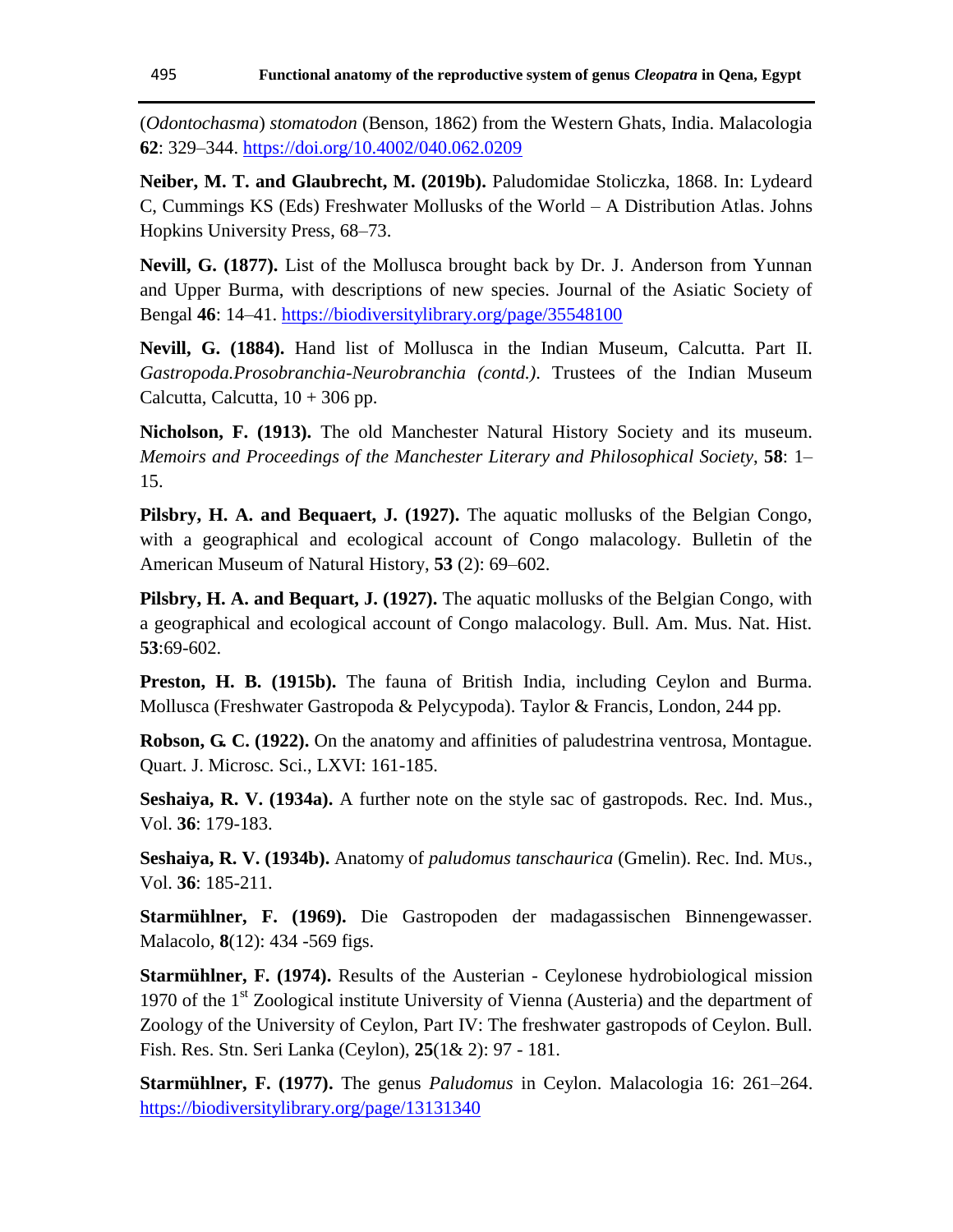**Starmühlner, F. (1979).** Distribution of freshwater mollusks in mountain streams of tropical Indo-Pacific islands (Madagascar, Ceylon, New Caledonia). Malacologia **18**: 245–255.<https://biodiversitylibrary.org/page/13095212>

**Stoliczka, F. (1868).** Cretaceous fauna of southern India. Pal ontologia Indica, being figures and descriptions of the organic remains procured during the progress of the Geological Survey of India. The Gastropoda. Memoirs of the Geological Survey of India **2**(5): 205–244.<https://doi.org/10.5962/bhl.title.51904>

**Strong, E. E.; Colgan, D. J.; Healy, J. M.; Lydeard, C.; Ponder. W. F. and Glaubrecht, M. (2011).** Phylogeny of the gastropod superfamily Cerithioidea using morphology and molecules. Zoological Journal of the Linnean Society **162**: 43–89. <https://doi.org/10.1111/j.1096-3642.2010.00670.x>

**Strong, E. E. (2005).** A morphological reanalysis of Pleurocera acuta Rafinesque, 1831, and Elimia livescens (Menke, 1830) (Gastropoda: Cerithioidea: Pleuroceridae). Nautilus **119**, 119–132.

**Strong, E. E. and Frest, T. J. (2007).** On the anatomy and systematics of Juga from western North America (Gastropoda: Cerithioidea: Pleuroceridae). Nautilus **121**, 43–65.

**Strong, E. E.; Gargominy, O.; Ponder, W. F. and Bouchet, P. (2008).** Global diversity of gastropods (Gastropoda; Mollusca) in freshwater. Hydrobiologia **595**, 149–166.

**Subba Rao, N. V. (1989).** Handbook, Freshwater Molluscs of India. Zoological Survey Swainson W (1840) A Treatise on Malacology: or the natural classification of shells and shell-fish. Longman, Orme, Brown, Green & Longmans, London, 419 pp. <https://doi.oorg/10.5962/bhl.title.8027>

**Swainson, W. (1840).** A Treatise on Malacology: or the natural classification of shells and shell-fish. Longman, Orme, Brown, Green & Longmans, London, 419 pp. <https://doi.org/10.5962/bhl.title.8027>

**Thach, N. N. (2020).** New Shells of South Asia. Volume 2. Sea Shells, Freshwater & Land Snails. With one new genus and 140 new species and subspecies, reply to comments made in error. 48HrBooks Company, Akron, 190pp.

**Troschel, F. H. (1856–1857).** Das Gebiss der Schnecken, zur Begründung einer natürlichen Classification. Nicolai, Berlin, 252 pp. [20 pls] <https://doi.org/10.5962/bhl.title.11262>

**Wenz, W. (1939).** Teil 1: Allgemeiner Teil und Prosobranchier. Lieferung 4. In: Schindewolf OH (Ed.) Handbuch der Palنozoologie. Band 6. Gastropoda. Borntraeger, Berlin, 481–720.<https://doi.org/10.1017/s0016756800072459>

**West, K.; Michel, E.; Todd, J.; Brown, D. and Clabaugh, J. (2003).** The gastropods of Lake Tanganyika: Diagnostic key and taxonomic classification with notes on the fauna.